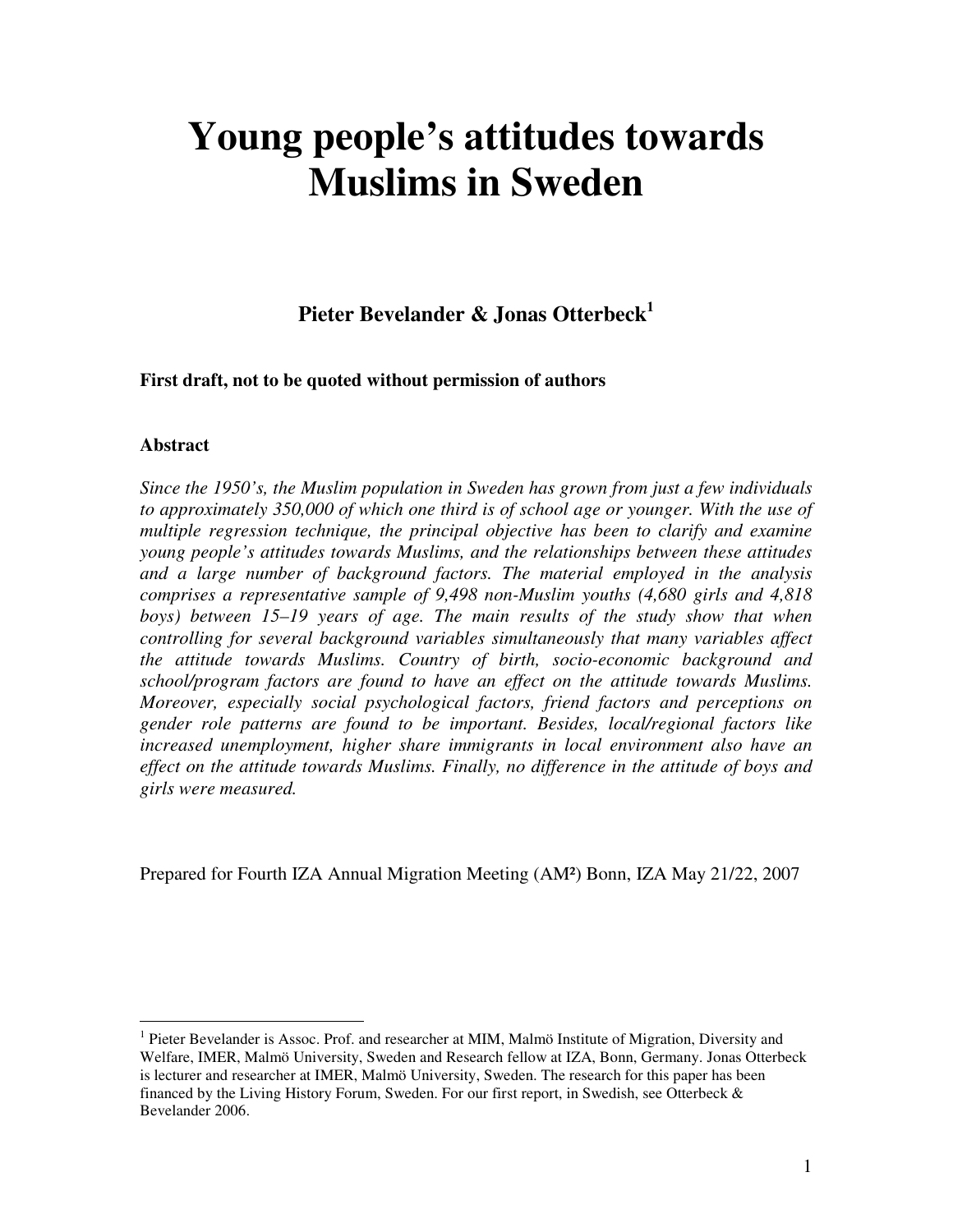#### **Introduction**

The Swedish Muslim population has increased dramatically during the last quarter of the  $20<sup>th</sup>$  century. Although we have no exact statistical records by religion in Sweden, the number of individuals with a Muslim background has increased from just a couple of families in the 1950s, via approximately 100,000 at the end of 1980s, around 200,000 in 1996, to approximately 350,000 individuals in 2000. The majority of the Muslims in Sweden has gained access as refugees or as family to refugees, only a small part as labour migrants. In Sweden we find Muslims with roots in for example: Turkey, the Balkan, Eastern Mediterranean, North-Africa, East-Africa, West-Africa, Iran, Iraq, Afghanistan, Pakistan, Southeast-Asia, Central-Asia, Finland and the Baltic. There is also an increasing Swedish born Muslim population since many young Muslims who have immigrated to Sweden raise families. Approximately one third of the Muslim population is in school ages or younger (Anwar, Blaschke & Sander 2004).

To integrate into another society, economically, socially, politically and culturally takes time. Also to evaluate and translate home country educational credentials and labour market experience can be a long process. For some of the Muslim groups this integration has gone better than for others. Bosnians, generally having a Muslim background, is one of the immigrant groups in Sweden with highest labour market attachment despite the relatively short stay in the country. For immigrants from Iraq, on the contrary, we find strikingly low employment integration (Bevelander & Lundh 2007).

Religious belonging is one of the central factors for the formation of social relations and communities even in a strongly secularized Swedish society. To be religious different can create barriers and aggravate daily life and can lead to lower chances in the housing- and labour market. Sometimes even structures in laws, educational systems and other societal sectors, for example; religious rules on slaughter of animals, religious education, uniform, etc, cause religious minorities to get into difficult situations. At the same time the Swedish society slowly adapt to the demographic changes in an ongoing process.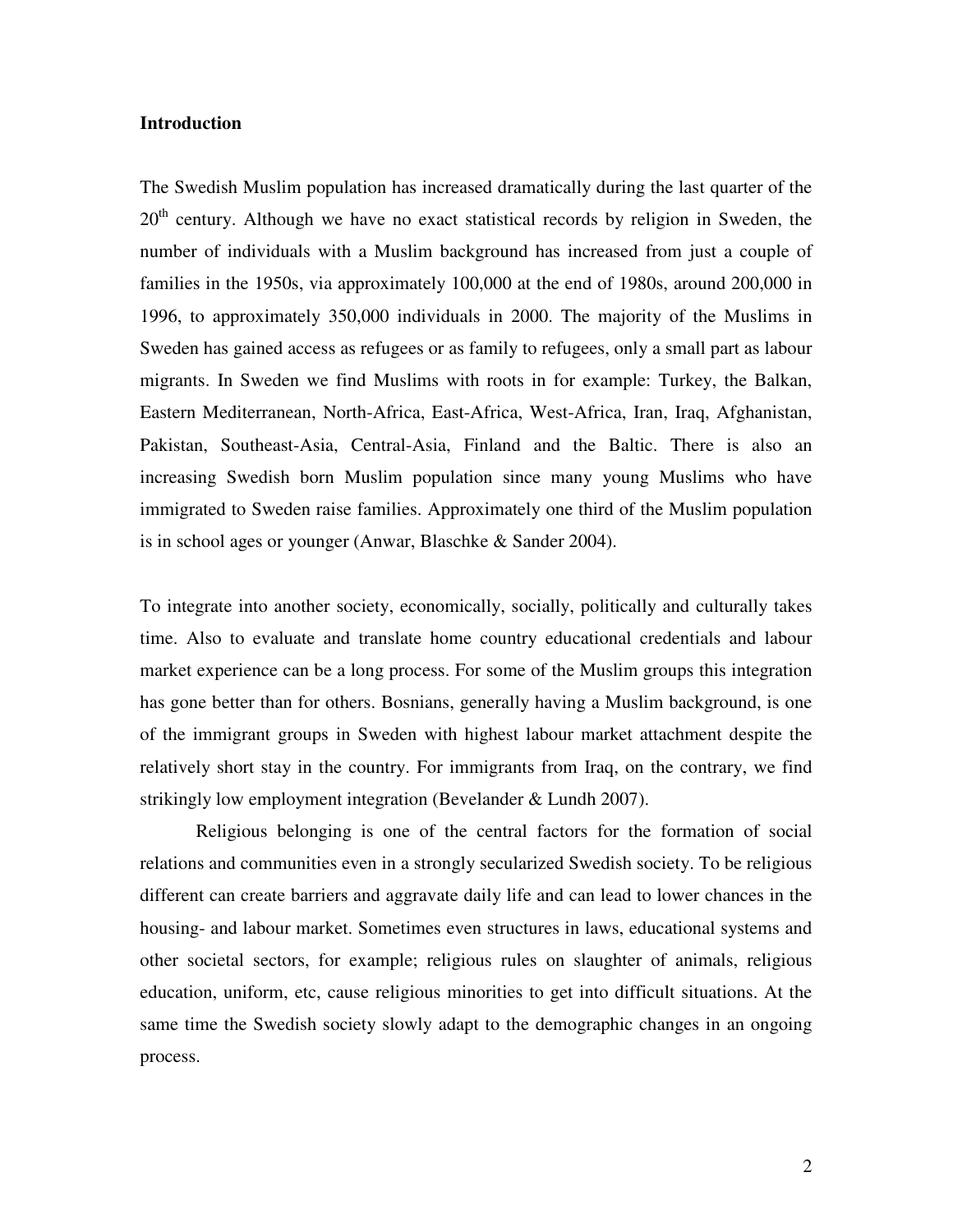According to a number of research reports, youth in Sweden live in a media climate that is not particular sympathetic towards Islam. For example, the news, popular culture and textbooks are often being accused of superficial portrayals of Islam (Berg 1998; Hvitfelt 1998; Otterbeck 2006). In brief, when Islam is seen as something negative (which is not always the case) it is presented as a threat, uniform and homogenous, expanding, undemocratic, patriarchal and different. Analyzing TV-news during 1991–1995, Hvitfelt (1998) shows that while 25 percent of all news is connected to violence, this for news relating to Muslims and Islam is 85 percent. Observe that Muslims can both be depicted as perpetrator or victim. Naturally, these results have been affected by the fact that the period 1991–1995 was a turbulent period in several Muslim societies with many violent developments – this also holds for the period during which the data for this study was collected, namely 2003. TV-news focus heavily on negative and crisis like events. But regardless of the many actual conflicts, the TV-news discourse created on Muslims and Islam is to a high degree connected with violence and conflict.

 In popular culture, the stereotypes of Muslims are gender specific. Males are active in a negative way, engaged in violence and the oppression of women, they are treacherous and self-righteous, while women are suppressed and are seen as a collective without freedom of action. These images of Muslims can often be found in movies, novels, cartoons, computer games, etc (Berg 1998).

 Studies on textbooks show how representations of Islam changes over time and especially how these changes can be explained by changes in the society the authors of textbooks live in (Härenstam 1993; Otterbeck 2006). But despite the increase in number of Muslim youth in primary and secondary education, still a so called "we (Swedish, Christian) and them (Muslims)-perspective" dominates many textbooks in the subject of religion (Otterbeck 2006).

 If searching on the internet for Islam critical voices one does not have to become disappointed. Besides many striking attacks on Islam and Muslims in discussion sites of leading newspapers, there are more systematically Islam hostile homepages from right wing populist parties (National Democrats and Swedish Democrats) as well as from many smaller organizations and private pages (Lagerlöf 2006). Most of these homepages mediate the view that Muslims don't want to integrate in Swedish society and that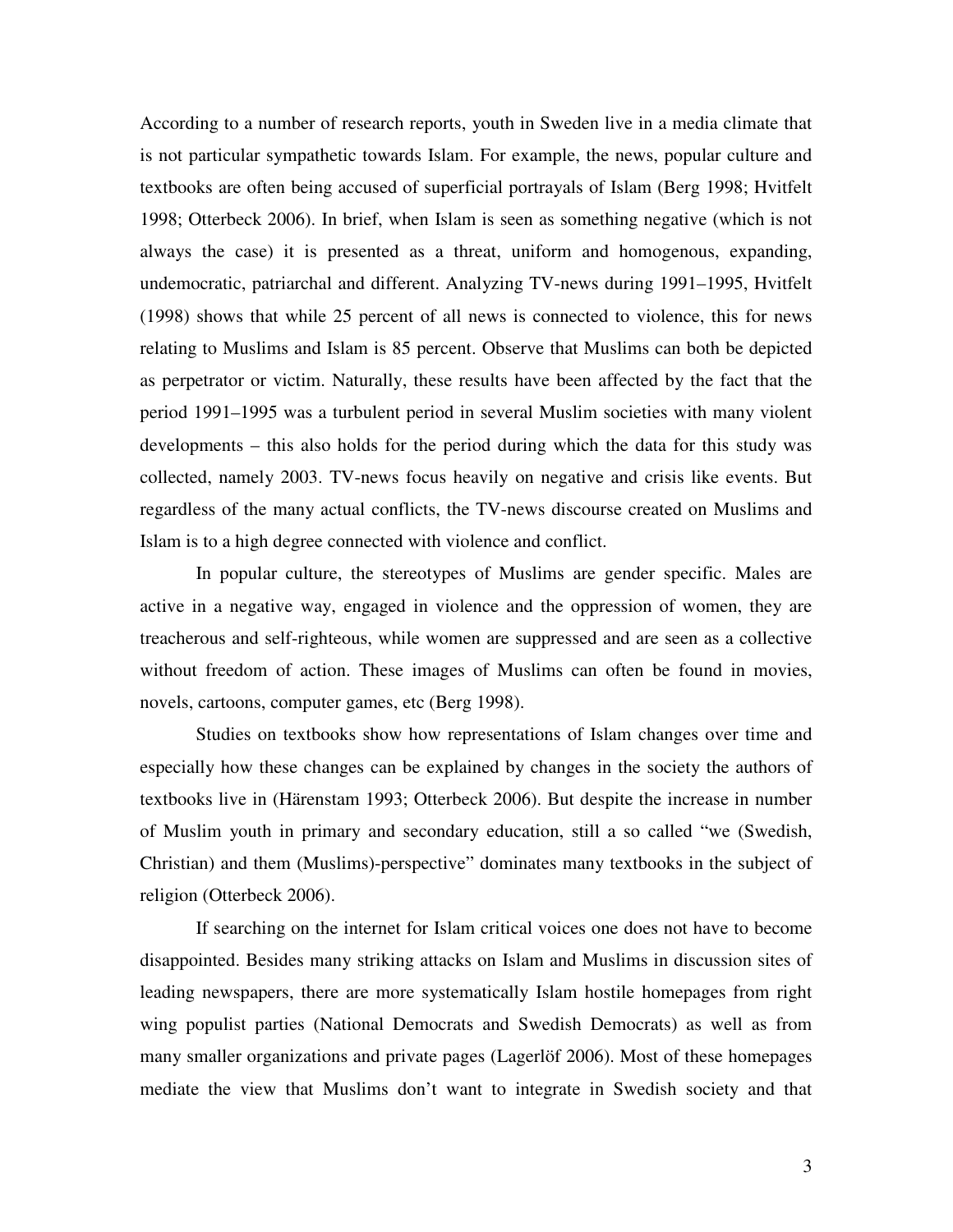Muslims and Islam have come to take over Sweden or "Swedishness" and want to dominate Sweden and convert Swedes to Islam. So, Muslims should leave the country or even be exterminated.

 Even if we in the above mix results and take away nuances, the main is that the information on Muslims and Islam that is mediated to youth in Sweden through different channels is more or less stereotypical and often has a negative connotation.

Swedish studies on the attitudes on Muslims and Islam are all but one on adult individuals. The only study that has focused on attitudes on Muslims by young people is presented in a report (*Intolerans* 2004) commissioned by the Forum for Living History and the Crime Preventing Board in Sweden. Contrary to earlier studies on attitudes on Muslims and Islam for adults, this study showed a relatively high tolerance for Muslims. Further, this study showed that many different factors could be related to either a higher or lower tolerant attitude towards Muslims. However, like earlier studies this study did not make use of more sophisticated statistical methods.

The above discussed societal factors, an increasing population with a Muslim background and the relatively slow integration process of many Muslim groups, a relatively negative media climate on Muslims and Islam, as well as that relatively few studies have been undertaken on this subject, makes studies on the attitudes of the majority on the Muslim minority of great importance. Young people, both non-Muslim and Muslim, are going to be the workers and employers, politicians, etc in the future and their attitudes towards Muslims and the determinants behind these attitudes is therefore of even greater importance. The main aim of this paper is thus to study the attitudes of non-Muslim youth on Muslims in Sweden. Furthermore, since few studies have been conducted in a more explorative way, this study will explore to what extend these attitudes could be explained by a number of background factors (a) demographic factors, (b) socio-economic factors, (c) local/regional factors, (d) school factors, (e) psychosocial factors, (f) parental factors, (g) friend factors, (h) isolation factors and (i) gender factors.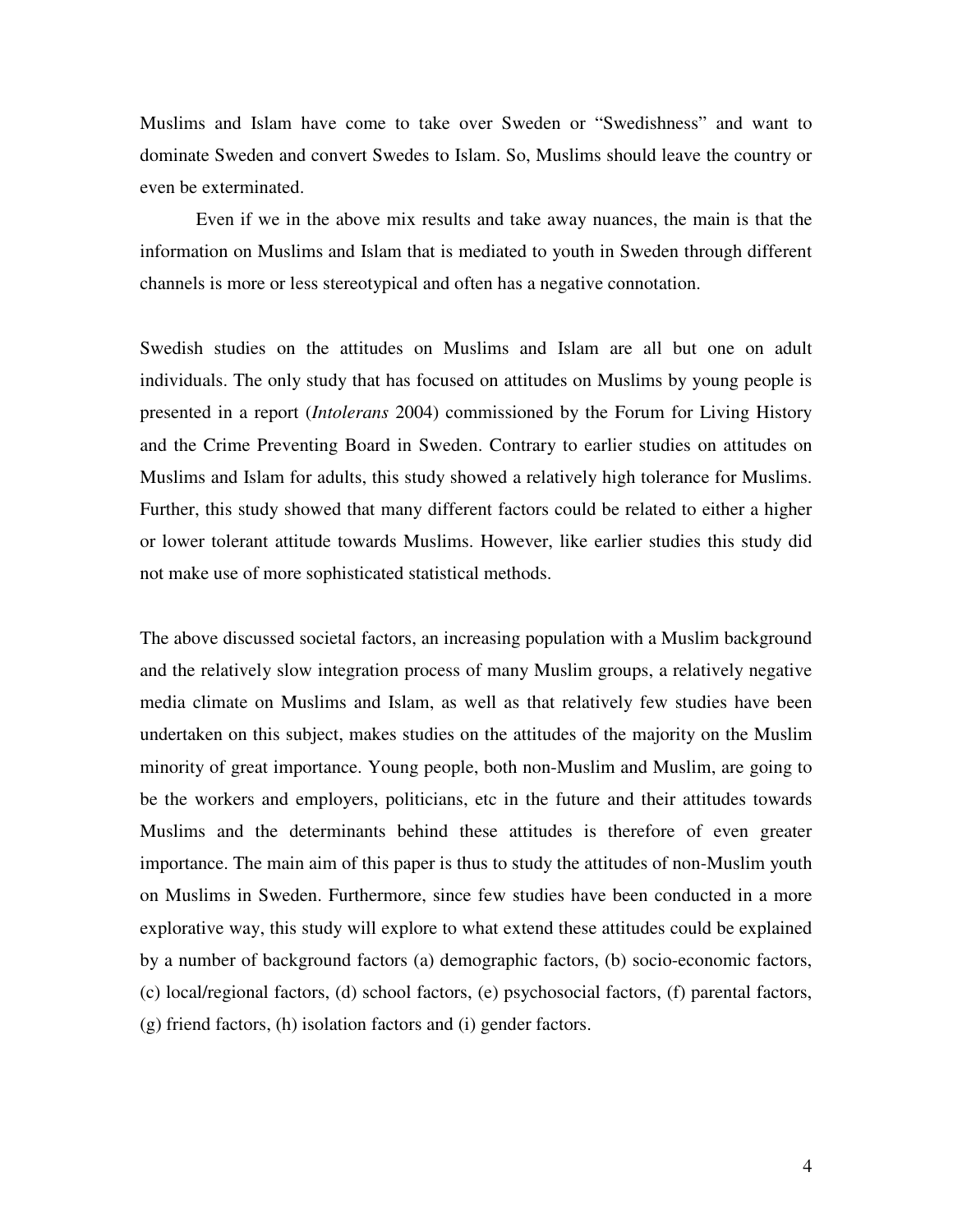The next section of the paper tracks earlier studies and their results as well as elaborate on different explanations for differences in attitudinal behaviour. The succeeding section describes the data, methods and variables used for our analysis. The results are then presented, followed by a concluding discussion.

#### **Theory and earlier research**

There are a number of theoretical propositions that have been brought forward to explain the mechanisms behind negative or positive attitudes towards others and more extreme variations of this like xenophobia, racism and Islamophobia. In the following we give a short overview of these theoretical concepts which partly stem from either the individual level, a family or group level or at the societal level. This is followed by an account of some studies with focus on attitudes towards Muslims.

 One of the most well known studies focusing on individual prerequisites and characteristics is Adorno et al. (1950). This study connects the so called authoritarian personality to anti-democratic behaviour combined with anti-Semitism, ethnocentrism, etc. A modern variation of this theoretical proposition was used by the socialpsychologist Tajfel who developed the so called social identity theory (Tajfel 1982). This theory presents the idea that ethnocentrism, negative attitudes and discrimination is based on the tendency individuals have to categorize themselves in so called "in" and "out" groups. This in turn depends on a deeper need to get or uphold status which can be achieved by comparing "in"- and "out" groups. The more an individual identifies with his/her "in" group, the stronger negative attitude he/she will have against an "out" group. At the same time, this theory does not explain divergence in attitudes between different immigrant and ethnic groups. Neither does it explain why certain individuals systematically have a high negative attitude than others. A more sociological explanatory concept is the so called realistic conflict theory which stresses real conflicts of interests between groups and competition for scarce resources like education, employment and housing (Sherif 1966). A development of this theory is the so called power-threathypothesis. According to this, a negative attitude towards certain groups is due to that these groups are seen as economic competitors and challenge the social and political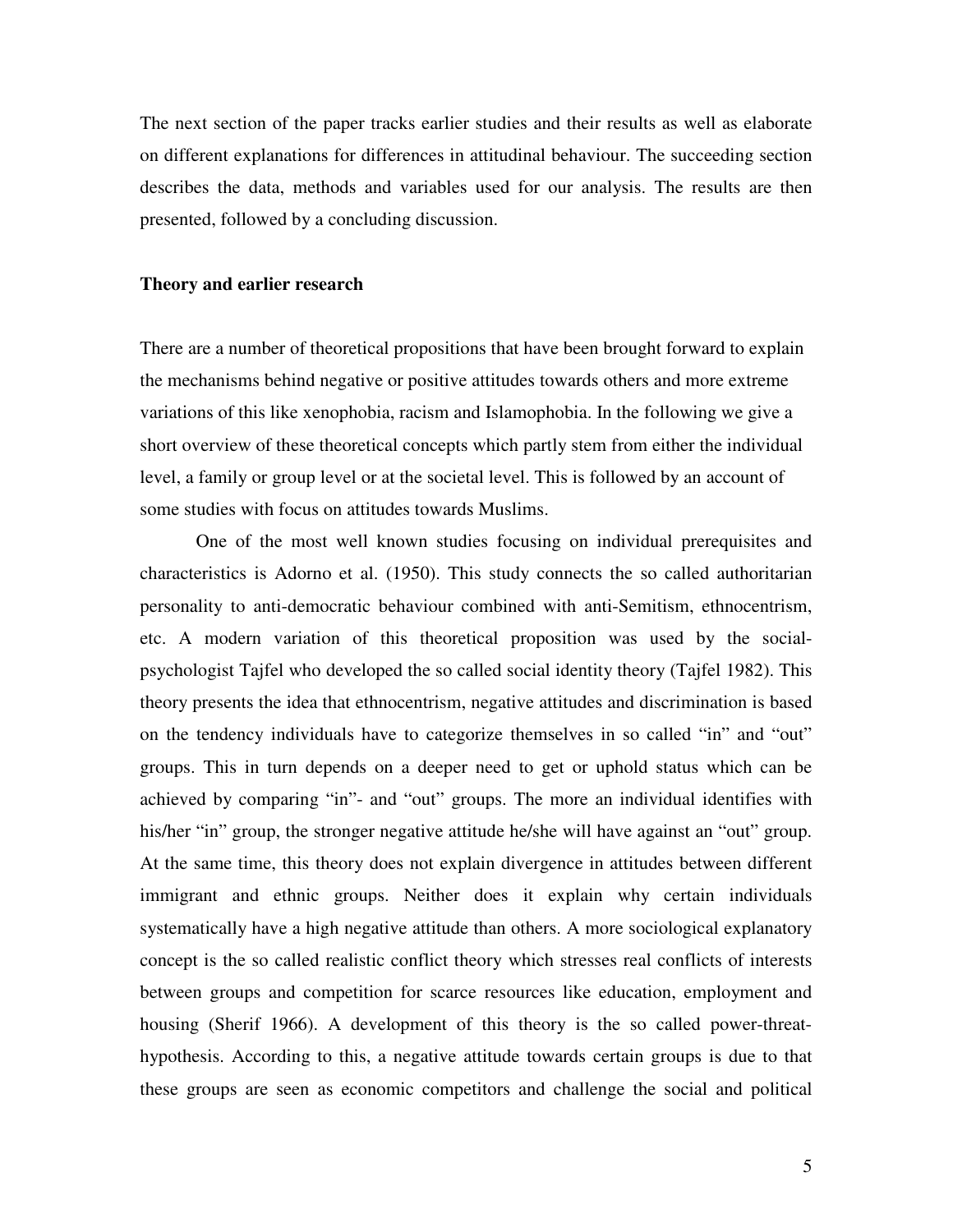power of another (Blalock 1967). A more socio-ecological variation emphasizes the environment individuals live in and is more or less a variation of the power-threathypothesis. A feeling of threat increases with immigration of new groups. These groups become more visible which diminishes the social distance to the majority. Another variant on this is called defended neighbourhoods theory which states that a fear of losing ones identity increases with a faster pace of change in neighbourhood composition (Dustmann, Fabbri & Preston 2004). Finally, and in contrast to the rather negative focus of Dustmann et al. (2004), according to Allport's contact hypothesis attitudes towards other groups are more positive when contacts between groups increase, especially when individuals have the same socio-economic background and try to obtain the same goals (Allport 1958).

Some theories concentrate on the development of tolerance in adolescence and concentrate on the personal development of the individual. Robinson et al. (2001) stress the importance of socialisation and especially parental practices (not only verbal tolerance) and education for the development of a tolerant mind. Young adolescents seem to be more intolerant towards those holding opposing beliefs while older adolescents tend to be more tolerant and understanding towards those of opposite beliefs. The growth of tolerance correlates strongly with Piaget's cognitive stages according to Robinson et al (2001). At the same time individuals are not either tolerant or intolerant, both attitudes coexist in all individuals. Tolerance is situational.

Another set of theories is based on a more structural understanding of prejudices and racism. The theories attempt to uncover how economic, political and social power over states and institutions (re)produce discursive orders, benefits and resources along ethnic, racial, cultural, religious or other lines, securing the power position of the elite. These theories often focus on how cultures (and religions) are essentialised, seen as separate from each other and how they are finally ordered in hierarchies (Fredrickson 2003). A common trait is that theories on racism today often stress the focus put on culture, rather than race, and how culture is made the functional equivalent of race in the sense that it becomes inherent in the individual classified as belonging to a specific culture (Balibar 1997/2002; Solomos & Back 1999:20). These orders, at times invisible but always present, saturate public discourse and are manifested in stereotypes, jokes,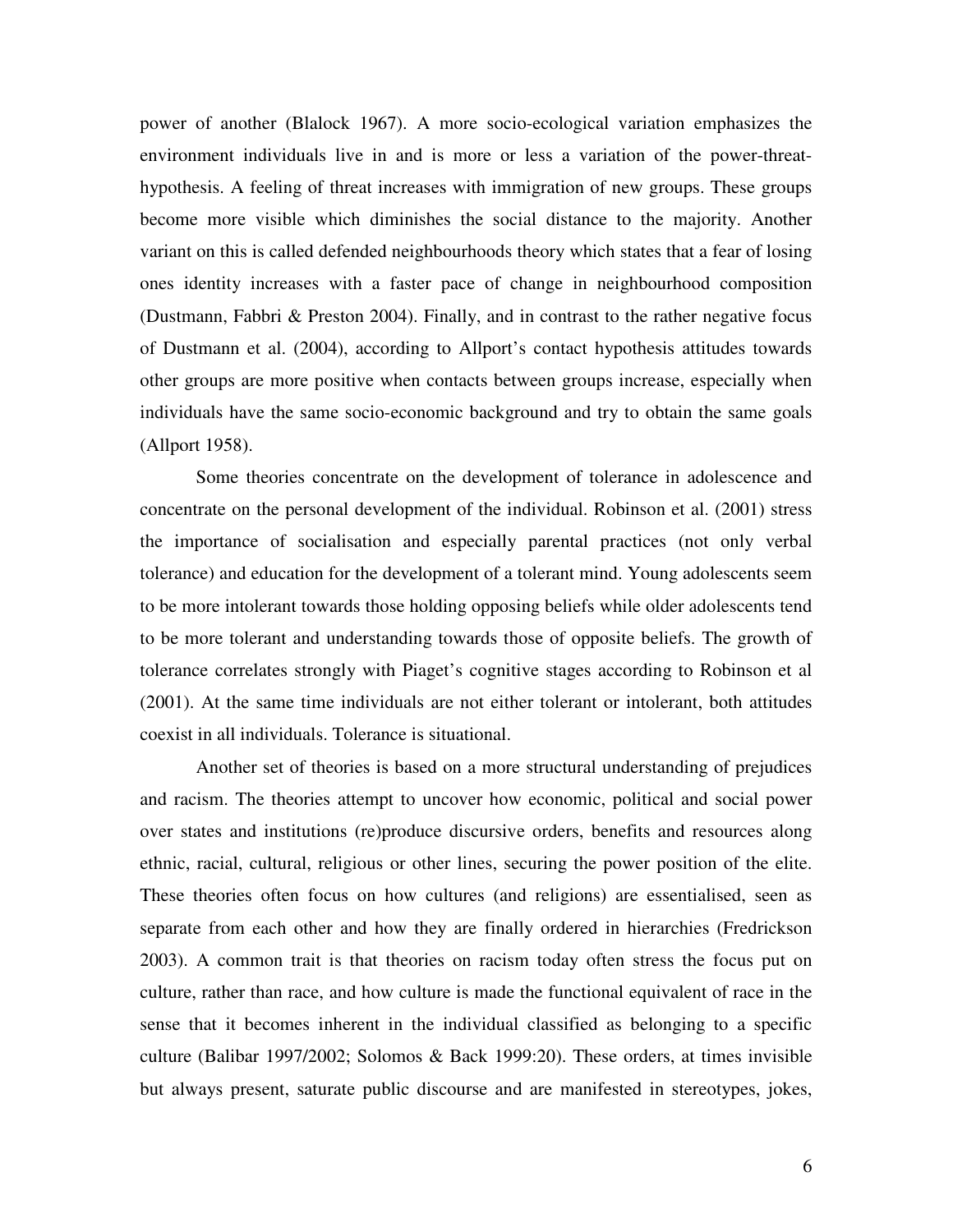popular culture but also in laws, politics, and discrimination on the labour and housing market. The orders often have long histories and are in the West European and North American case more often than not interconnected to the colonial period. Thus, while the studies above focus on interpersonal relations, these theories focus on discourses and power relations with a long history and that are well spread.

Earlier research on attitudes towards Islam and Muslims in Sweden is primarily on the adult population. The first study of Swedes' attitudes towards Islam and Muslims was done in 1990 by Hvitfelt (1991) and the result of this study was that almost 65 percent of the Swedish population was fairly to very negative towards Islam. 88 percent was of the opinion that the Islamic religion was incompatible with the Swedish democratic system and 62 percent had the view that the religion led to female repression. Finally this study showed that almost 75 percent where against the building of mosques in Sweden and 75 percent were of the opinion that the immigration of Muslims should be reduced. It should be noticed that this study was performed in connection with a period, the late 1980s, in which the non-European immigration to Sweden had increased dramatically which certainly affected the discussion about Muslims in Sweden. One example of this is how certain members of the new right wing populist political party, New Democrats (Ny Demokrati), depicted the increase in number of Muslims as a threat against Swedish culture and prosperity.

 Later studies on the attitudes to Muslims and Islam are mainly commissioned by the Swedish Integration Board (Integrationsverket). An example of this is the report "Dialogue with Swedish Muslims" (Samtal med svenska muslimer 2003) which has the aim to study how Muslims experienced their situation the immediate period after September 11, 2001. The study claims that the respondents felt a more negative climate against Islam and Muslims, but also an increasing interest around the Islamic religion in general. Since we don't have earlier studies, it is difficult to say if a more negative climate really occurred, nor is it possible to say if a possible negative effect was permanent or just temporal. Further, Åslund and Rooth (2005) analyzed the effect of September 11 on the probability to leave unemployment by immigrants with a Muslim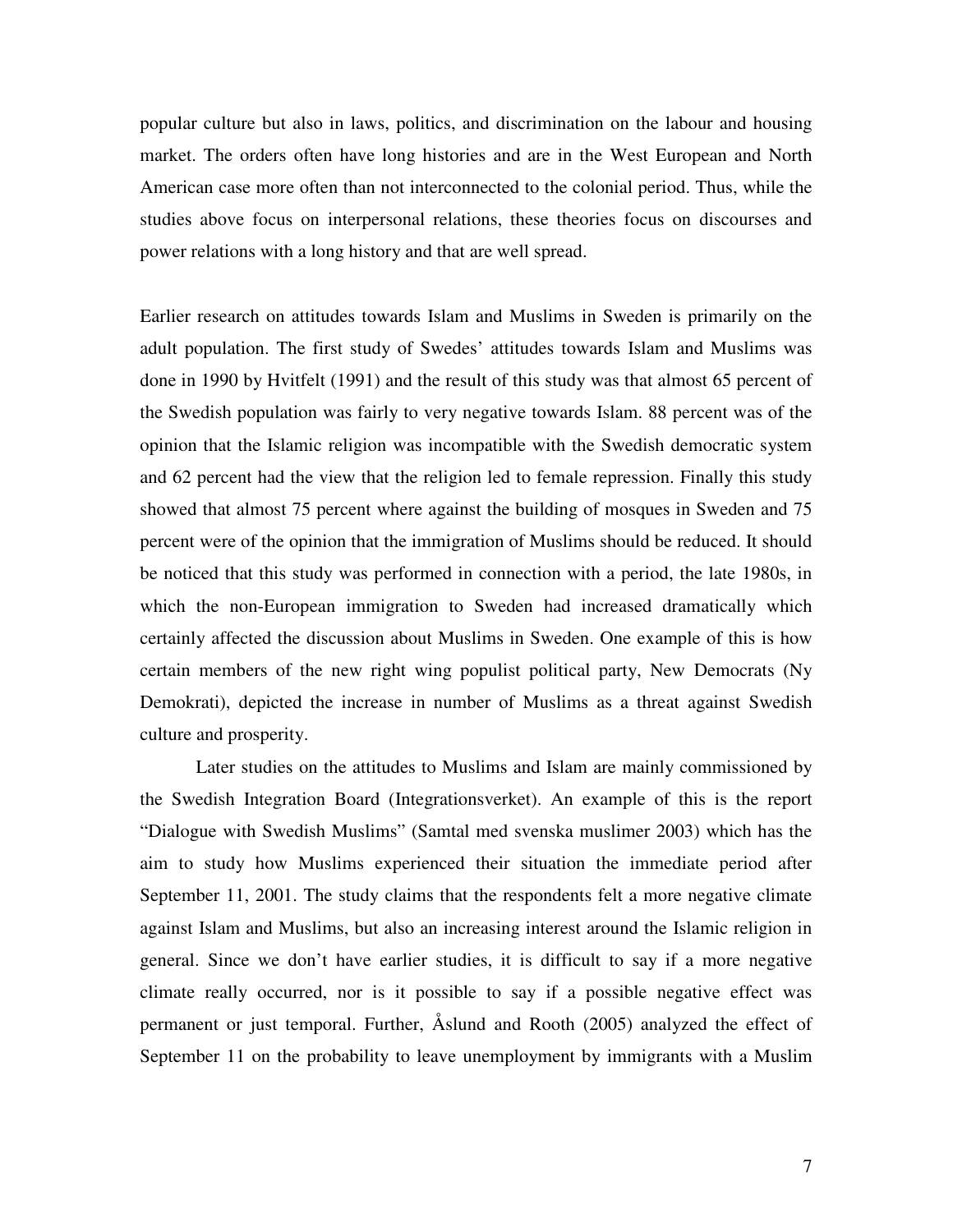background. Contrary to what was expected by the result of the attitudinal studies discussed earlier, they found no increase in discrimination.

 Other attitudinal studies commissioned by the Integration Board, *The Integration Barometer* (2005 and 2006), studied the attitudes of the general public with the use of a couple of indicators. These studies show that the ones who have a more positive attitude towards Muslims and Islam are women more than men, individuals living in large cities more than individuals living in smaller cities and the country site, and those with higher educated more than the ones with lower educated. In the latter study also an age effect was measured; the younger the respondents were, the more positive towards Muslims and Islam.

 The results of the Swedish studies on attitudes are largely in line with those found in other European countries like Germany and Switzerland. Heitmeyer (2002, 2003, 2004 and 2005) found for Germany that men had a less positive attitude towards Muslims than women. Furthermore, a more negative attitude was measured with increased age and a more positive with increased education. Political affiliation showed that individuals more to the right had less positive attitude than those more to the left, who were more positive. Higher levels of unemployment and a larger share of immigrants living in the different states were correlated with a less positive attitude towards Muslims. In the latest study a difference between "east" and "west" Germany is observed, with a more negative attitude towards Muslims by people living in "west". Furthermore, these studies show that individuals that are more affected by so called social dominance, e.g. the feeling that ones existence is becoming less secure by the settlement of others, are less positive to Muslims. Finally, individuals with authoritarian perceptions are also slightly less tolerant to Muslims than others. For Switzerland, Cattacin et al. (2006) found that approximately 30 percent of the population had Islamophobic attitudes, which is slightly higher than for Germany (20–25 percent). Moreover, Cattacin's study found little correlation between Islamophobia and racism, xenophobia and anti-Semitism.

Using the same questionnaire as our study, the Intolerance report (*Intolerans* 2004) tried to measure the attitudes of young people in Sweden towards Muslims, Jews, homosexuals and immigrants. Contrary to earlier studies and certainly compared to the study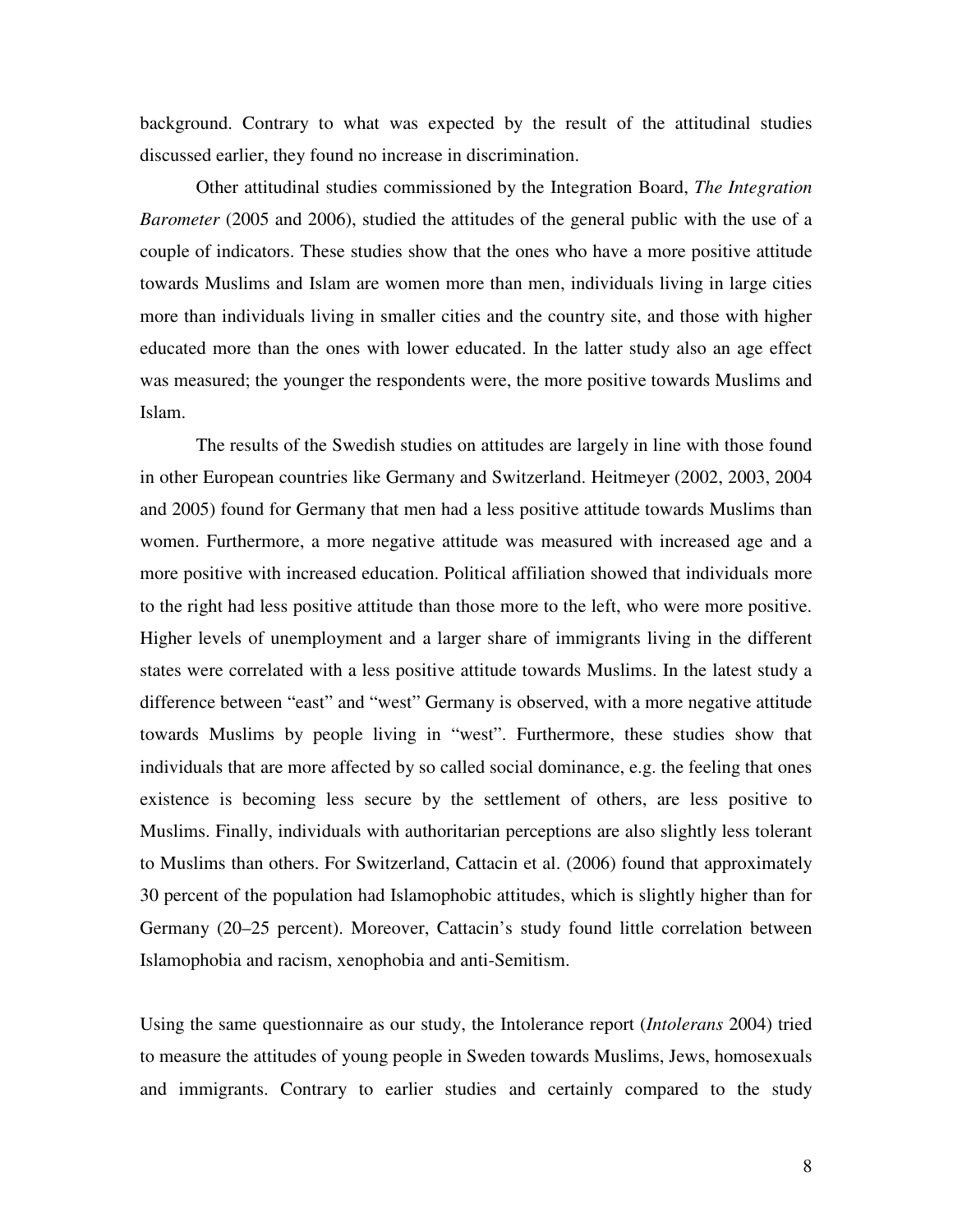performed in 1990, this study showed that young people were rather tolerant. Only 5 percent are intolerant, out of which 1.7 percent is extremely intolerant. When it comes to attitudes towards Muslims, 8 percent are intolerant. Moreover, this study also tried to link a number of background factors with a so called intolerance measure in this study. The results of these cross tabulations are that individuals with higher intolerance towards Muslims are for example: boys, youth having parents with lower socio-economic background, youngsters that are enrolled in lower level educational programs, young people living in country site and those born in Sweden.

#### **Data, model and method**

 $\overline{a}$ 

In this study we analyze the attitudes towards Muslims by young non-Muslims in Sweden. The data used is based on classroom questionnaire performed during month of December 2003 among pupils in the two highest levels of primary school and the three following levels at gymnasium. The pupils are between the ages  $15-19$ .<sup>2</sup> The basic material comprises of a representative sample of 10,599 individuals which makes up approximately 2 percent of the total population in these age categories in Sweden. Of these, 565 individuals have indicated that they are Muslims and are therefore excluded from the analyses. An internal reduction of 536 individuals who have not answered all questions used in the analysis, does that the material for our analysis comprises 9,498 individuals,  $5,680$  girls and  $4,818$  boys.<sup>3</sup>

 The dependent variable in this study is a constructed attitudinal scale or index based on eight separate statements indicating a more positive or negative attitude towards Muslims. In appendix I theses separate statements are given as well as the mean values for girls and boys. The answering alternatives on these statements were: yes, this is correct; this is relatively correct; unsure/doesn't know; this is rather incorrect; no, this is incorrect. Since a large correlation in the answers between the statements could be

<sup>&</sup>lt;sup>2</sup> The questionnaire was commissioned by the Crime Preventing Board (BRÅ) and the Forum for Living History.

 $3$  See Intolerans (2004) for more on the initial questionnaire, method of selection, etc.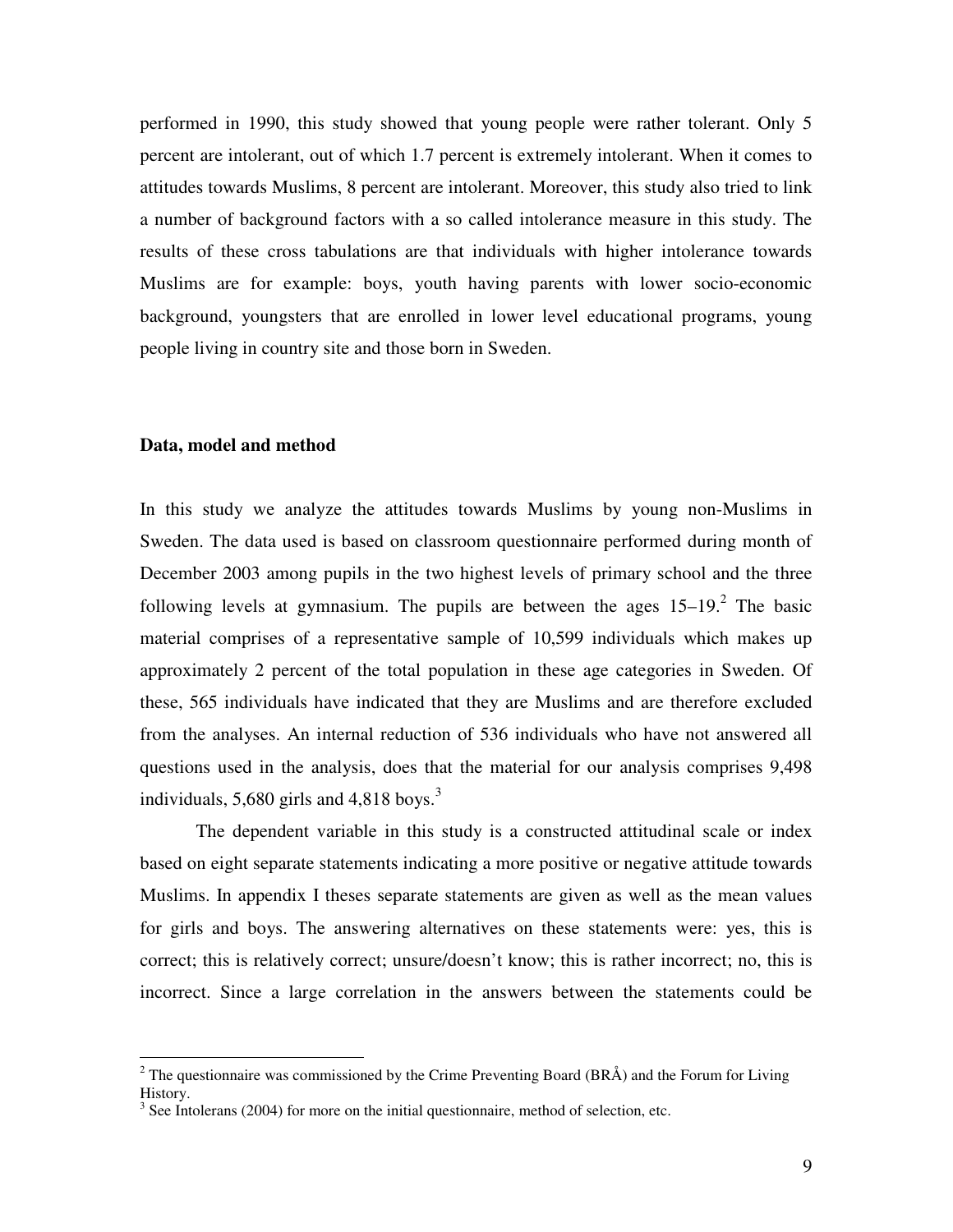measured, an attitude index is made.<sup>4</sup> The index is constructed so that an increasing level indicates a more positive attitude towards Muslims.

The independent variables, see appendix II for overview, are primarily based on the questions asked in the questionnaire. Some of these questions are dealing with *demographic characteristics* like age, gender and country of birth, whereas others are connected to the *socio-economic background* of the respondents. In this case the socioeconomic status of the parents, split in eight categories, was used, if the individual lives in a single-parent family or not and if one or both parents were unemployed were used as indicators for socioeconomic background. *Local and regional factors* are primarily based in which municipality an individual lives. Moreover, this variable is categorized in various ways to "catch" different aspects assumed to be connected to attitudes towards Muslims. This variable is categorized in type of municipality (appendix III), level of unemployment in municipality, share of foreign born population in municipality, the relative share of the manufacturing sector in the municipality and finally a dummy variable constructed on the basis of if a municipality had right wing populist mandates in local parliament or not.<sup>5</sup> *School factors* like how comfortable the pupil is at school and the respondent's grade level are included as index variables. The kind of program the respondent is following, categorized in four levels, is also integrated in the model. This variable is assumed to catch the effect of socioeconomic background on the level of attitudes towards Muslims. These variables have certainly a strong connection to the socioeconomic background of the parents. Moreover, *social psychosocial indicators* are all index questions and constitute the following: aggressiveness, restlessness, risk preference and nervousness. These factors are assumed to measure the psychosocial behaviour on attitudes towards Muslims. Other indexes included in the model deal with *parental factors* which is assumed to measure contact between parents and adolescents. *Friend factors* are assumed to measure the influence of friends on behaviour. Also if the respondent has *feelings of exclusion from society* which

 $\overline{a}$ 

 $4$  The internal correlation is 0.90 measured as the Cronbach alfa coefficient which is on a satisfactory level. Since some of the statements where stated in the opposite direction, we reversed the coding for all statements in the same direction.

 $<sup>5</sup>$  The population and labour market indicators are based on data from Statistics Sweden. The political</sup> indicator is based on statistics of the local elections of 2002.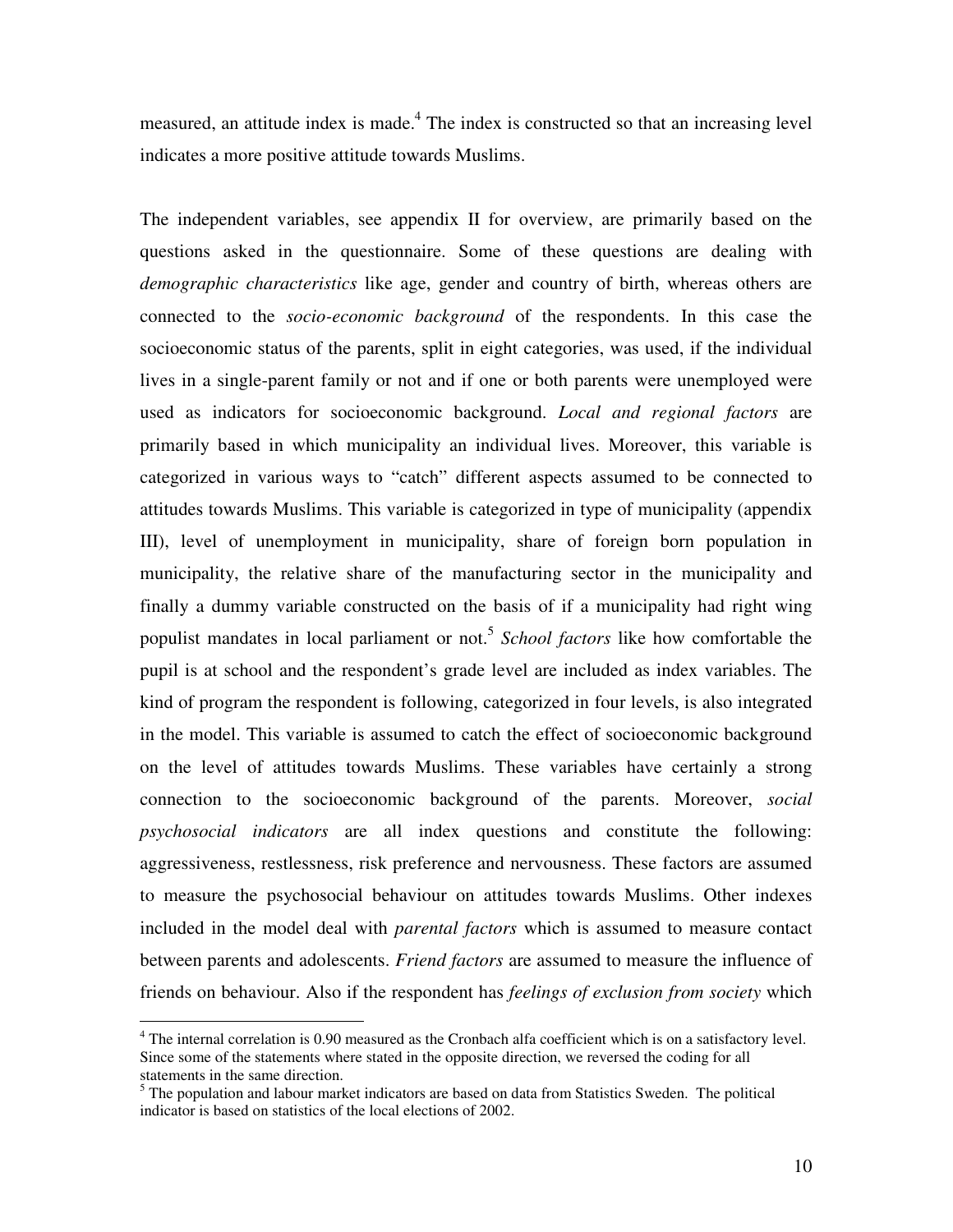is expected to measure societal belonging*.* Finally, *gender role patterns* are included and assumed to measure if attitudes towards gender role pattern are congruent with attitudes towards Muslims. The construction of all indexes and the questions asked can be found in appendix IV.

Many questions in the questionnaire that are included in the model are on an ordinal level and recoded to scales with the use of factor analysis. With the use of multiple regression technique, we estimate the effect of the various variables on the constructed index of attitudes towards Muslims. The model presented in the analysis includes all variables presented earlier as well as a separate analysis for girls and boys.

#### **Results**

The following result presentation starts with describing some selected results on both separate statements and the composed index based on our eight statements. After this we discuss the results of the multivariate analysis on the composed index.

#### *Descriptive analysis*

The attitudes towards Muslims has, as described earlier, been captured with eight separate statements were the answers have got numerical values from 0 to 4. Appendix I shows the mean for the separate statements and where the respondents are split by a selection of background factors frequently found in the literature. A higher mean, close to 4, implicate a more positive attitude towards Muslims. The results show that some statements yield a more positive attitude than others. These statements are: "It would be entirely okay to have a steady Muslim as a neighbour" and "It should be forbidden for Muslims to vote in elections". Other questions, on the other hand, indicate clearly a more negative attitude towards Muslims. These are the statements: "There are far too many Muslims in Sweden" and "Most Muslims only want to live on social security". Generally the mean for boys is lower than for girls and have a somewhat more negative attitude towards Muslims. When it comes to differences between grades, the means indicate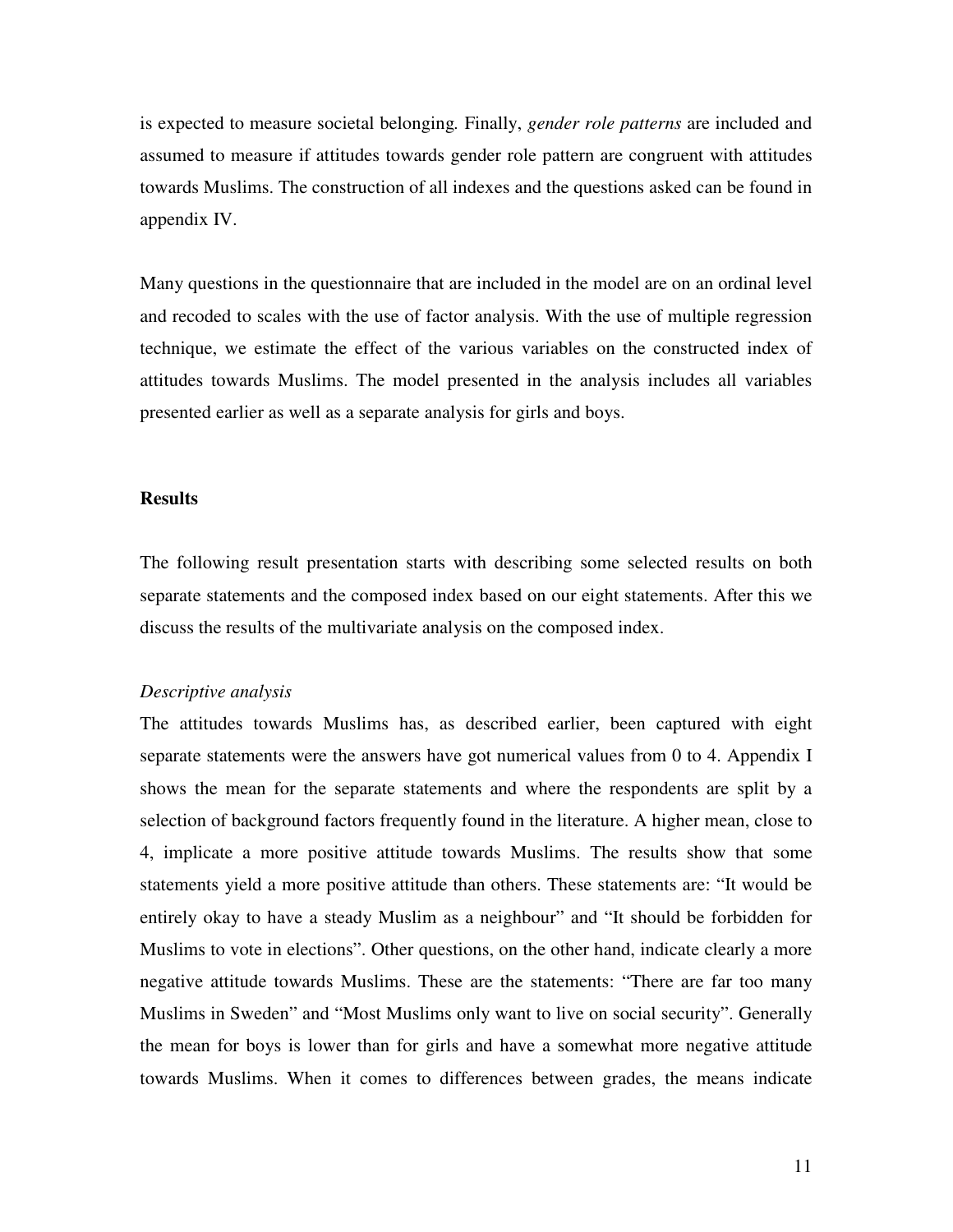weakly a more positive attitude by pupils in the second and third grade in secondary education, in other words, the highest grades are more positive relative to lower grades. Finally, non-Swedish born, especially non-European born, have a slightly higher mean; i.e. a somewhat more positive attitude towards Muslims.

| <b>Gender</b>                     | Girls                                   | 2,91 |
|-----------------------------------|-----------------------------------------|------|
|                                   | <b>Boys</b>                             | 2,56 |
|                                   |                                         |      |
| <b>Grade</b>                      | Grade 8 (15 years old)                  | 2,69 |
|                                   | Grade 9 (16 years old)                  | 2,71 |
|                                   | Secondary 1th grade                     | 2,69 |
|                                   | Secondary 2th grade                     | 2,79 |
|                                   | Secondary 3th grade                     | 2,86 |
| Program                           | University preparing                    | 3,02 |
|                                   | University and professional preparing   | 2,76 |
|                                   | Professional preparing                  | 2,49 |
|                                   | Individual                              | 1,77 |
| <b>Region of birth</b>            | Sweden                                  | 2,72 |
|                                   | North/West/Eastern Europe               | 2,76 |
|                                   | Southern Europe                         | 2,80 |
|                                   | <b>Outside Europe</b>                   | 2,84 |
|                                   |                                         |      |
| Parental socioeconomic background | Non skilled worker                      | 2,47 |
|                                   | Skilled worker                          | 2,57 |
|                                   | Lower civil servant                     | 2,68 |
|                                   | Intermediate civil servant              | 2,90 |
|                                   | Higher civil servant                    | 3,04 |
|                                   | Fri occupations with academic education | 3,13 |
|                                   | Entrepreneur                            | 2,71 |
|                                   | Agricultural worker                     | 2,70 |
| <b>Municipality type</b>          | Stockholm                               | 2,91 |
|                                   | Gothenburg                              | 2,80 |
|                                   | Malmoe                                  | 2,73 |
|                                   | Other larger cities                     | 2,79 |
|                                   | Medium sized cities                     | 2,75 |
|                                   | Large municipalities                    | 2,58 |
|                                   | Smaller municipalities                  | 2,61 |
|                                   | Country site                            | 2,64 |

**Table 1, Means for index, selected variables** 

In the following we analyse the results of the composed index on attitudes towards Muslims for selected background variables (see appendix IV). The calculated means for boys and girls show that boys have a somewhat less positive attitude towards Muslims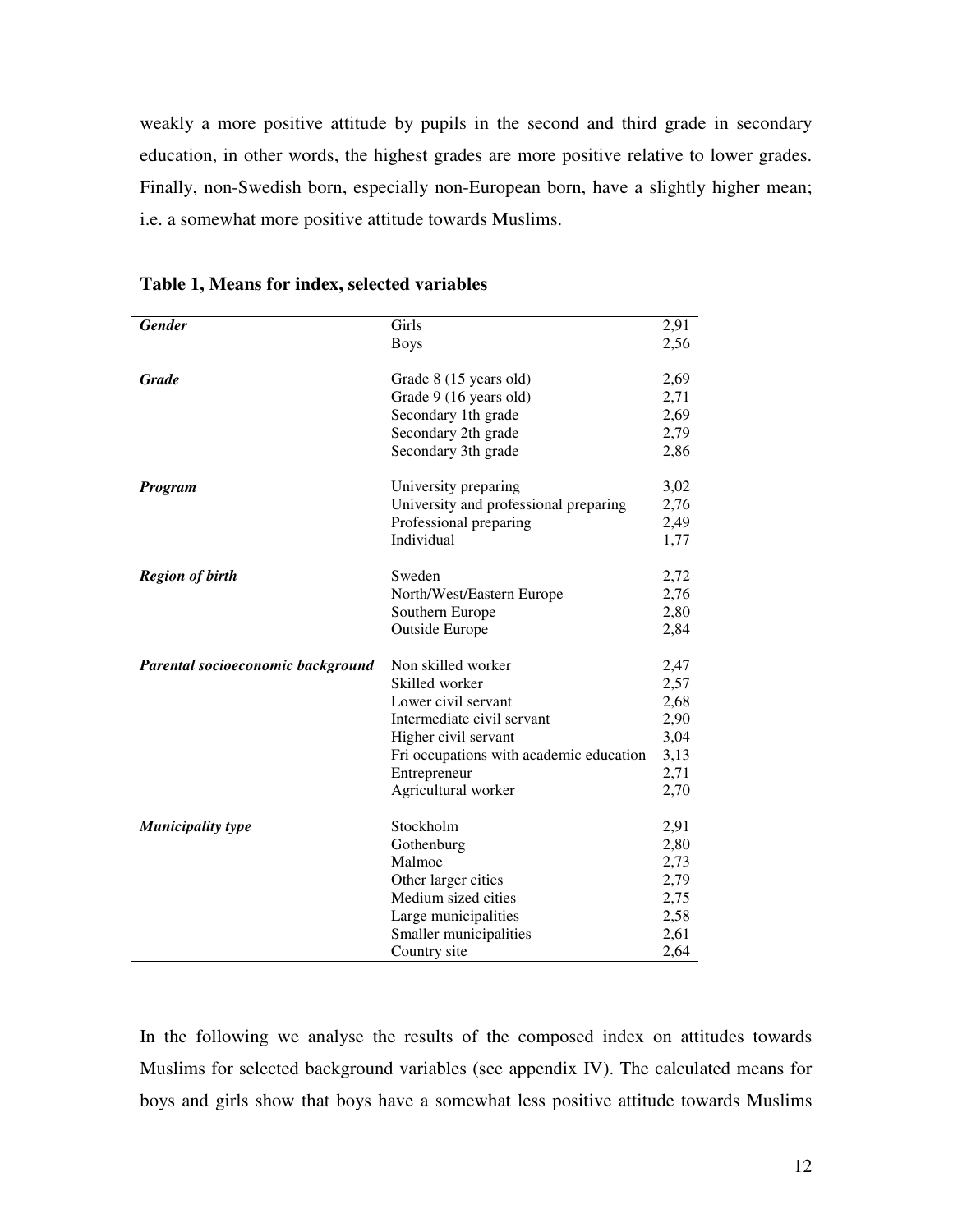which is in line with earlier reports. The index for age/grade show that increased age/grade is connected to a more positive attitude towards Muslims. Young people born in Sweden are, relatively those born abroad, less positive towards Muslims. Besides, youth born outside Europe are more positive than those born in Europe. When it comes to type of program, the analysis shows that those who attend university preparing levels have a more positive attitude towards Muslims and those who attend the individual level (lowest) have the least positive attitude towards Muslims. Moreover, the analysis shows differences in attitudes when the informants are split by socio-economic background of the parents. Youth whose parents have non-skilled or low skilled occupations, have a less positive attitudes towards Muslims. Especially, young people with parents that have academic occupations show a more positive attitude towards Muslims. The geographic division used in this study shows that respondents living in large cities, other major cities and medium sized cities have a more positive attitude towards Muslims than those who live in other regions. Moreover, those who live in Stockholm are more positive than those in Gothenburg who are in turn more positive than those in Malmoe.

In conclusion, the results of the descriptive analysis indicate that the attitude towards Muslims is different for various background factors. A more sophisticated method of understanding the effect of the above discussed variables and other characteristics on the attitude towards Muslims, is to regress these factors simultaneously.

#### *Multivariate analysis*

In the following table (table 2) the results of three regressions are presented which include all background variables. The first regression shows the results for both girls and boys. The other results are for girls and boys separately. The results indicate that some variables have no statistical significant effect on the attitude towards Muslims by young people, whereas other variables show either positive or negative effects. In the following we discuss the results by variable group.

| Table 2, Adolescent attitudes towards Muslims, Multivariate regression. |  |  |  |  |  |  |  |
|-------------------------------------------------------------------------|--|--|--|--|--|--|--|
|-------------------------------------------------------------------------|--|--|--|--|--|--|--|

|             | All      | Girls                    | <b>Boys</b> |
|-------------|----------|--------------------------|-------------|
| <b>Boys</b> | 0.034    | $\overline{\phantom{a}}$ | -           |
| Grade 9     | $-0.007$ | 0.058                    | $-0.067$    |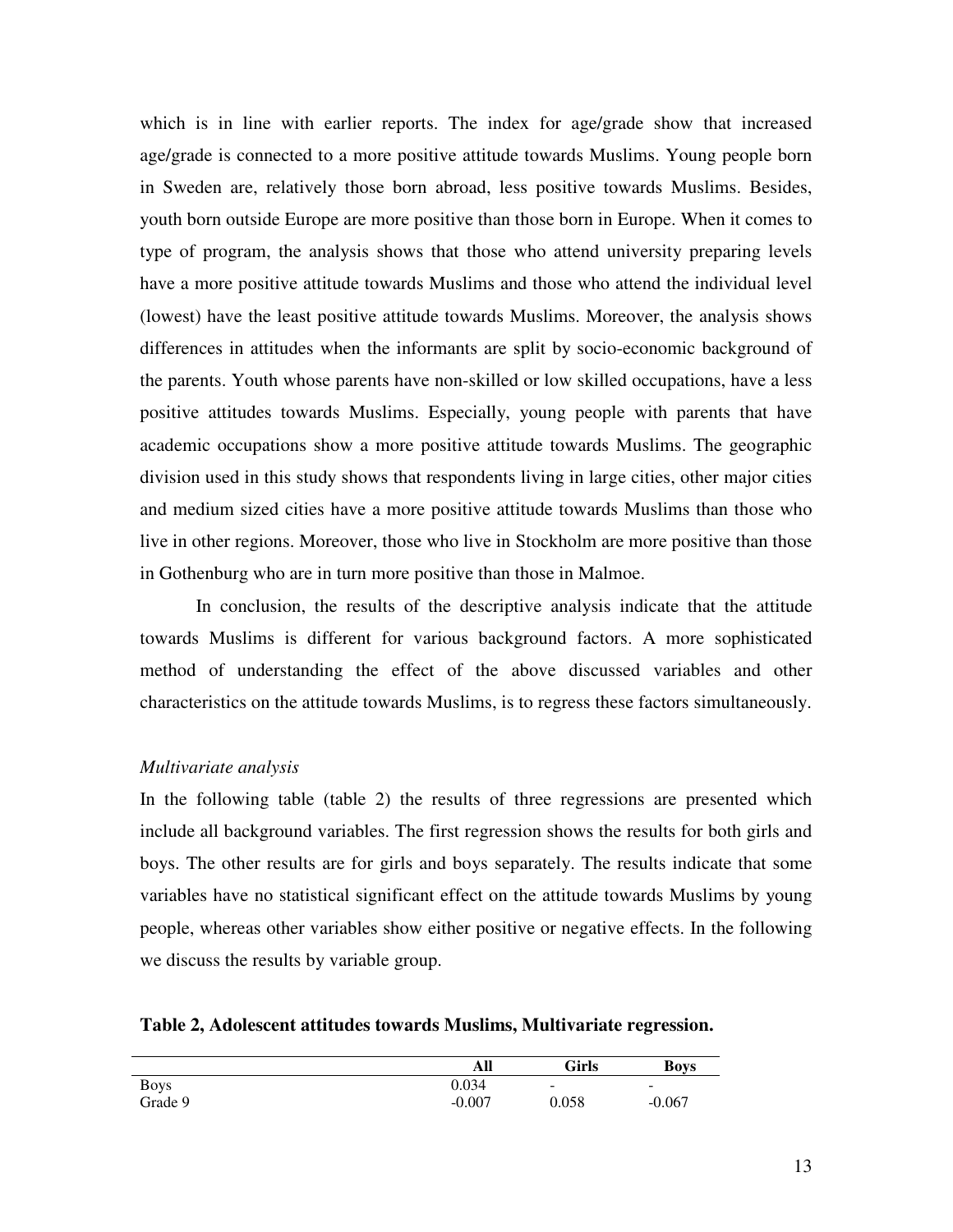| 1e Grade Secondary                               | $-0.052$    | $-0.086*$   | $-0.020$    |
|--------------------------------------------------|-------------|-------------|-------------|
| 2e Grade Secondary                               | 0.026       | 0.013       | 0.059       |
| 3e Grade Secondary                               | $0.084**$   | $0.102**$   | $0.107**$   |
| North/West/Eastern Europe                        | $0.100***$  | 0.052       | $0.135***$  |
| Southern Europe                                  | $0.159**$   | 0.147       | $0.173*$    |
| <b>Outside Europe</b>                            | $0.178***$  | $0.167***$  | $0.206***$  |
|                                                  |             |             |             |
| Skilled worker                                   | 0.009       | $-0.004$    | 0.031       |
| Lower civil servant                              | 0.040       | 0.044       | 0.034       |
| Intermediate civil servant                       | $0.133***$  | $0.123***$  | $0.136***$  |
| Higher civil servant                             | $0.162***$  | $0.143***$  | $0.173***$  |
| Fri occupations with academic education          | $0.143***$  | $0.191***$  | 0.098       |
| Entrepreneur                                     | 0.040       | 0.028       | 0.064       |
| Agricultural worker                              | 0.093       | 0.133       | 0.071       |
| Single parent family                             | $-0.016$    | 0.012       | $-0.056*$   |
| Mother unemployed                                | 0.032       | $-0.006$    | 0.053       |
| Father unemployed                                | $-0.029$    | $-0.098$    | 0.058       |
|                                                  |             |             |             |
| Gothenburg                                       | $-0.052$    | $-0.181**$  | 0.172       |
| Malmoe                                           | $0.245**$   | $0.384**$   | 0.091       |
| Other larger cities                              | 0.054       | 0.067       | 0.057       |
| Medium sized cities                              | $-0.016$    | 0.024       | 0.031       |
| Large municipalities                             | 0.049       | 0.084       | 0.049       |
| Smaller municipalities                           | $-0.038$    | $-0.083$    | 0.036       |
| Country site                                     | 0.073       | 0.103       | 0.080       |
| Share unemployed                                 | $-0.012*$   | $-0.007$    | $-0.019**$  |
| Share immigrants                                 | $-0.005***$ | $-0.003*$   | $-0.007***$ |
| Size manufacturing sector                        | $-0.004***$ | $-0.001$    | $-0.007***$ |
| Right wing populist mandate                      | $-0.178***$ | $-0.136***$ | $-0.204***$ |
|                                                  |             |             |             |
| Mean grade level                                 | $0.214***$  | 0.288***    | $0.135***$  |
| Well being at school                             | $0.099***$  | $0.077***$  | $0.120***$  |
| University- and occup. Preparing program         | $-0.033$    | 0.104       | $-0.103*$   |
| Ocuupational preparing program                   | $-0.186***$ | $-0.016$    | $-0.346***$ |
| Individual program                               | $-0.332***$ | $-0.338***$ | $-0.385***$ |
|                                                  |             |             |             |
| Restlessness(index)                              | $-0.038***$ | $-0.047***$ | $-0.030*$   |
| Aggressiveness(index)                            | $-0.055***$ | $-0.038***$ | $-0.072***$ |
| Risk preference(index)                           | $0.012*$    | 0.009       | 0.015       |
| Nervousness(index)                               | $0.070***$  | $0.057***$  | $0.084***$  |
|                                                  |             |             |             |
| Parent communication(index)                      | $-0.044***$ | $-0.039***$ | $-0.047***$ |
| Parent knowledge recreational activities (index) | $-0.018$    | $-0.028*$   | $-0.008$    |
| Parent reaction problematic behaviour(index)     | $0.055***$  | $0.047***$  | $0.058***$  |
|                                                  |             |             |             |
| Friend relations(index)                          | 0.014       | $0.038*$    | 0.001       |
| <b>Know Muslim</b>                               | $0.095***$  | $0.129***$  | $0.073***$  |
| Does not know Muslim                             | $-0.165***$ | $-0.123***$ | $-0.203***$ |
|                                                  |             |             |             |
| Feelings of exclusion from society (index)       | $-0.159***$ | $-0.160***$ | $-0.159***$ |
| Gender roll patterns (index)                     | $-0.347***$ | $-0.352***$ | $-0.337***$ |
|                                                  |             |             |             |
| Constant                                         | 2.988***    | 2.705***    | 3.262***    |
| Adjusted $R^2$                                   | 0.369       | 0.352       | 0.352       |
| Number                                           | 9498        | 4680        | 4818        |
|                                                  |             |             |             |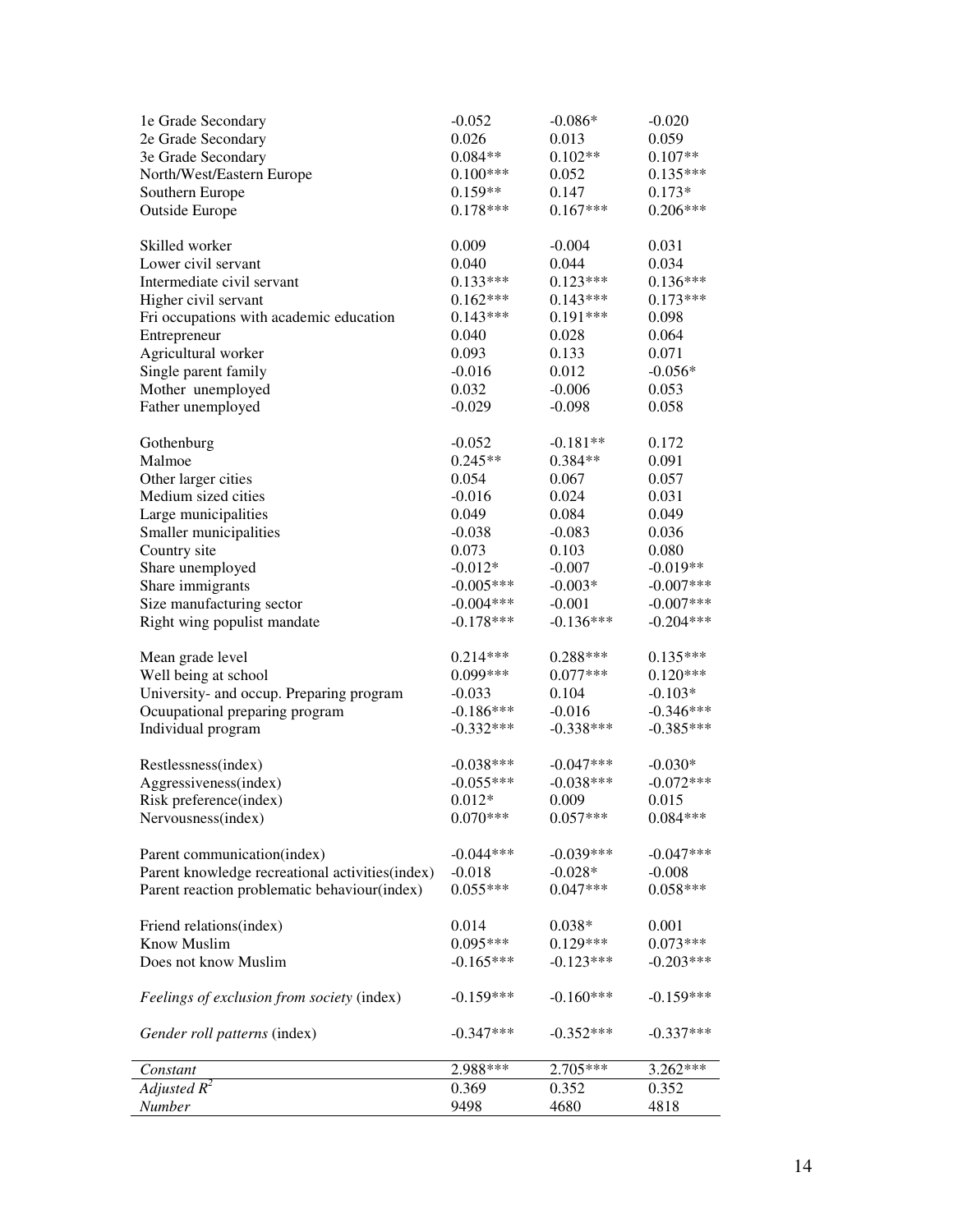\*\*\*signifikant<0,001, \*\*signifikant<0,005, \*signifikant<0,010

*Demographic factors:* When it comes to age/grade the results of the regression for both girls and boys show few differences in effect of age/grade on the attitude towards Muslims. With the exception of those who attend the highest grade of secondary schooling (consequently also age) no significant effect could be measured on the attitude towards Muslims, which is in line with the means shown in the earlier section. However, the regressions for girls and boys separately show that for boys attending the second year of secondary schooling, a significant positive effect is measured. Girls attending the highest level of primary schooling have also a significant positive attitude towards Muslims.

Boys born outside Sweden have a more positive attitude towards Muslims relative to boys born in Sweden. For girls we find that girls born outside of Europe have a more positive attitude towards Muslims than those born in Europe. Moreover, young people who know a person that is a Muslim have a significantly more positive attitude towards Muslims relative to somebody who does not know a Muslim. A possible explanation for these results could be that young people from outside Europe to a larger extent are living in areas and attend schools with more Muslims in them.

Interestingly, the results indicate no difference in attitude towards Muslims between boys and girls. This is different from what was measured in the earlier discussed descriptive section. This result is mainly due to the inclusion of the variable stereotypical gender role ideas in the model.

*Socioeconomic factors:* While we in the earlier section presented a more stepwise, "the higher, the more positive", connection between attitudes and socioeconomic background, the regressions presented in the table show that only pupils with parents having academic occupations have a more positive attitude towards Muslims. For all other occupations we find no statistically significant effect. Boys living in single parent families have a more negative attitude towards Muslims than those who live with both parents. For girls no significant effect of this variable could be measured.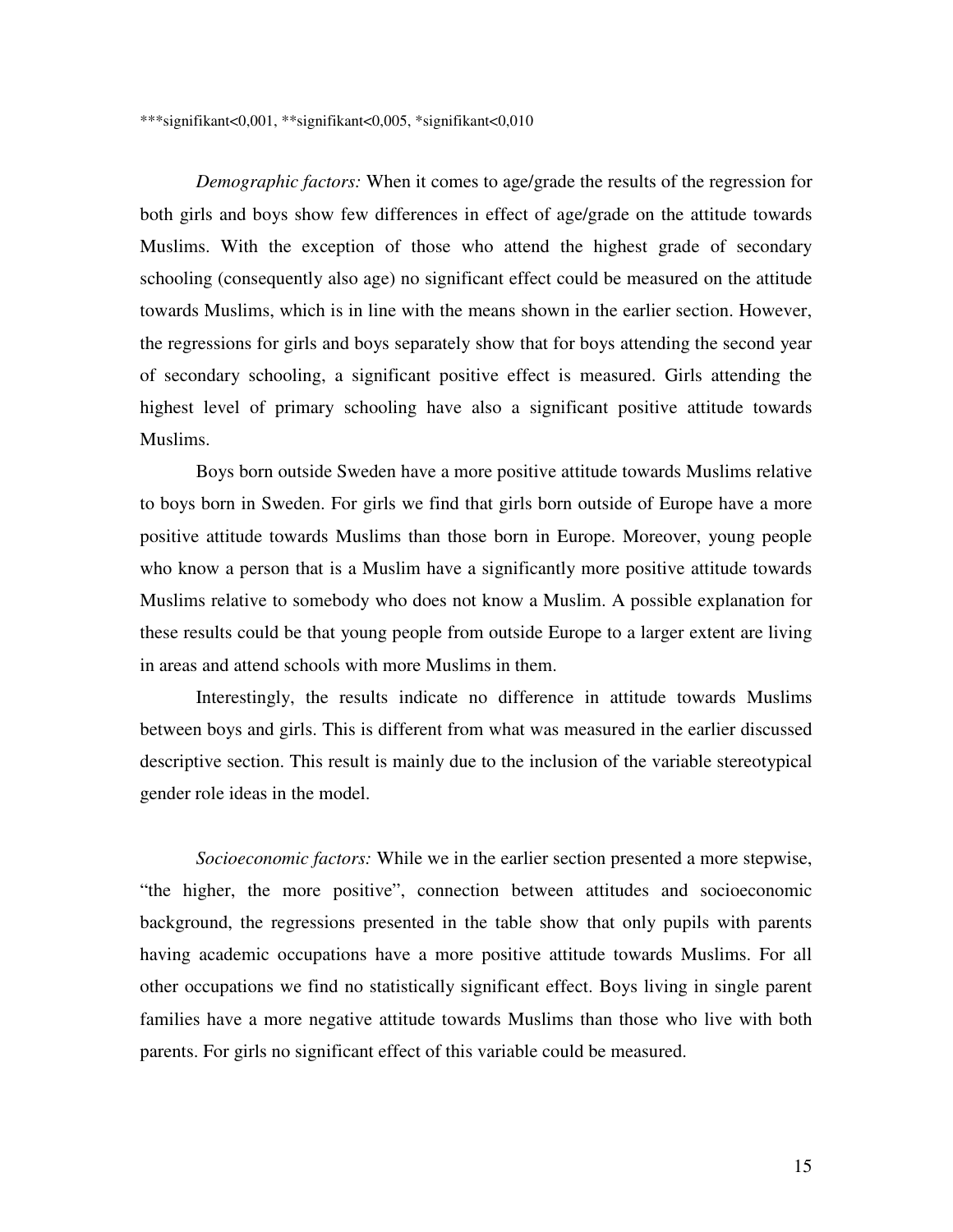*Local and regional factors:* In earlier reports it is indicated that the more urban environment a person is living in, the more positive one is towards Muslims. As described in an earlier section, this study uses a different geographical division for region of living and find for boys no statistically significant difference in attitude towards Muslims by region of living. For girls however, we find an interesting difference with the cities Gothenburg and Malmoe on one side, and all other regions (including Stockholm), on the other. Girls in Gothenburg have a somewhat less positive attitude towards Muslims, while girls in Malmoe clearly have a clear positive attitude. For the other regions, no statistical significant difference could be measured relative the reference category Stockholm.

However, economic factors at the local level have a certain importance for young peoples' attitudes towards Muslims. Boys who live in municipalities with a relatively larger manufacturing sector, a higher level of unemployment and a higher share of immigrants living in the municipality, have a more negative attitude towards Muslims than boys who live in municipalities with the opposite conditions. One possible explanation for this result could be that a relative larger manufacturing sector exposed for competition is related to larger business cycle variation and fluctuations in unemployment. One interpretation could be that some boys in these municipalities blame this situation on immigration in general and Muslims in particular. For girls we do not find significant results for these variables.

Finally, our categorisation of municipalities into a binary variable wherein either a municipality has right wing populist political seats in local government or not, show that young people that live in municipalities where these parties have seats have more negative attitudes towards Muslims than young people living in municipalities without such seats. A possible explanation could be that the attitude towards Muslims by young people is also affected by other negative attitudes on immigrants and Muslims in the local community.

*School factors:* School- and program factors are important explanatory factors for the attitude towards Muslims by the pupils. An increased individual grade is correlated with a more positive attitude towards Muslims. Pupils who attend the individual program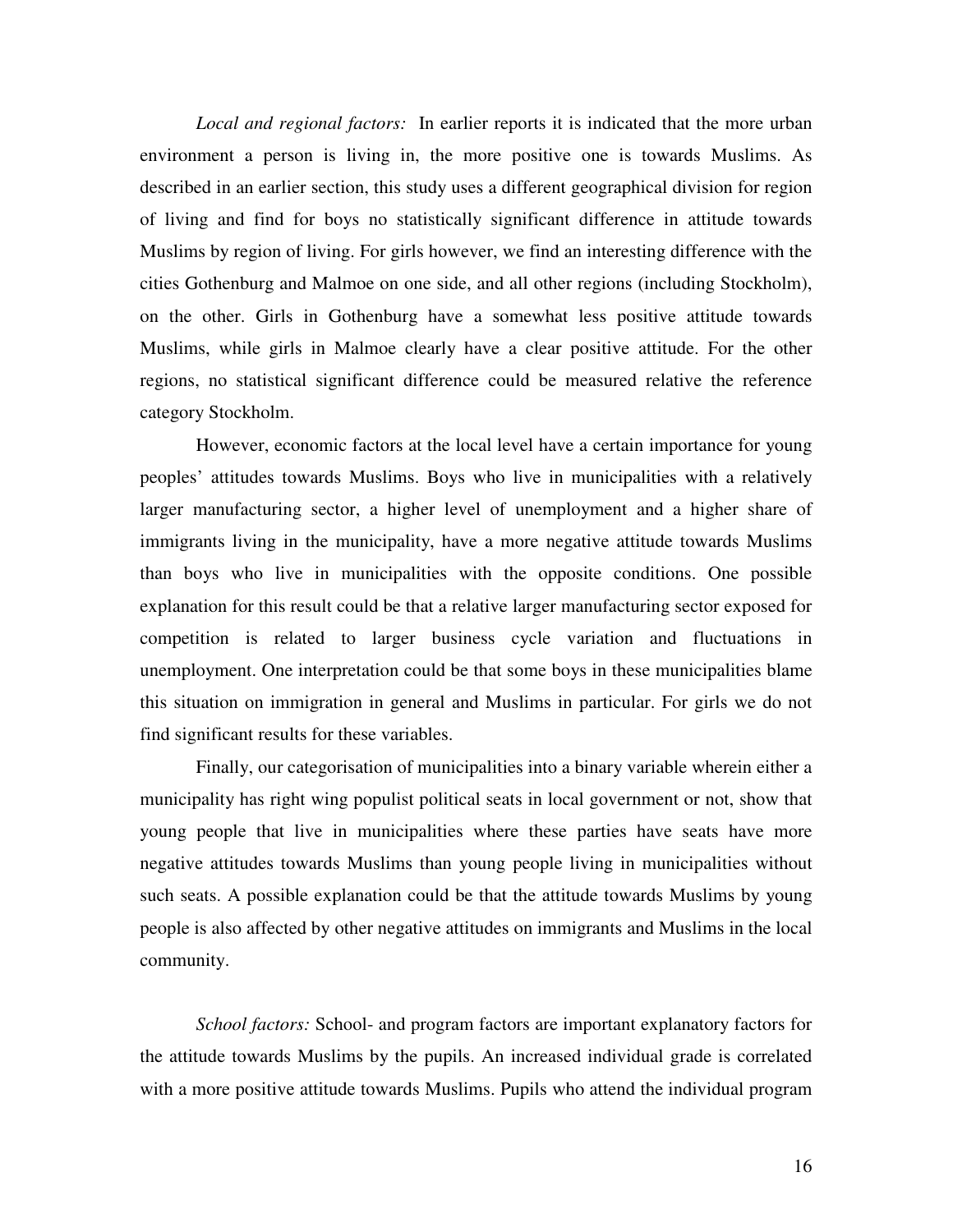(lowest), have a more negative attitude towards Muslims relative the other secondary programs. In line with earlier studies we also find a strong correlation between the occupational distribution of the parents and school performance of pupils.

*Social psychological factors:* Social psychological factors like restlessness and aggressiveness also affect the attitude towards Muslims of both girls and boys. This is in line with earlier research that has indicated that so called intolerant youth are more restless. It is most likely that these young people also have negative attitudes towards Muslims. A hypothetical explanation for the result that was found for "increasing nervousness" and increasing positive attitude could be that this is a proxy for emotional sensitiveness and a more nuanced concept of reality, which in turn could lead to an increased tolerance towards those who are perceived as different.

*Family factors:* In the model also questions where included that measured the effect of degree of confidential communication with parents, parent knowledge about the recreational activities of their child and the reaction of parents on problematic behaviour of their children, on the attitude towards Muslims. According to the analysis, pupils with parents who reacted strongly on their problematic behaviour have a more positive attitude towards Muslims. Surprisingly we found the opposite signs for the other measurements.

*Friend factors:* If girls have good relationships they have a more positive attitude towards Muslims relative to if they have lees good relationships. This relation was not found for boys. One explanation for this could be that among boys "good relationships" can be related to having company of intolerant groups of friends (*Intolerans* 2004) which statistically is less likely for girls.

*Feelings of exclusion from society:* The question on feelings of exclusion from society is based on idea that tolerance against immigrants and minorities varies with the degree of trust to other human beings and is asked with the aim to measure to what extent pupils feel in- or excluded from society on a general level. The analysis shows that this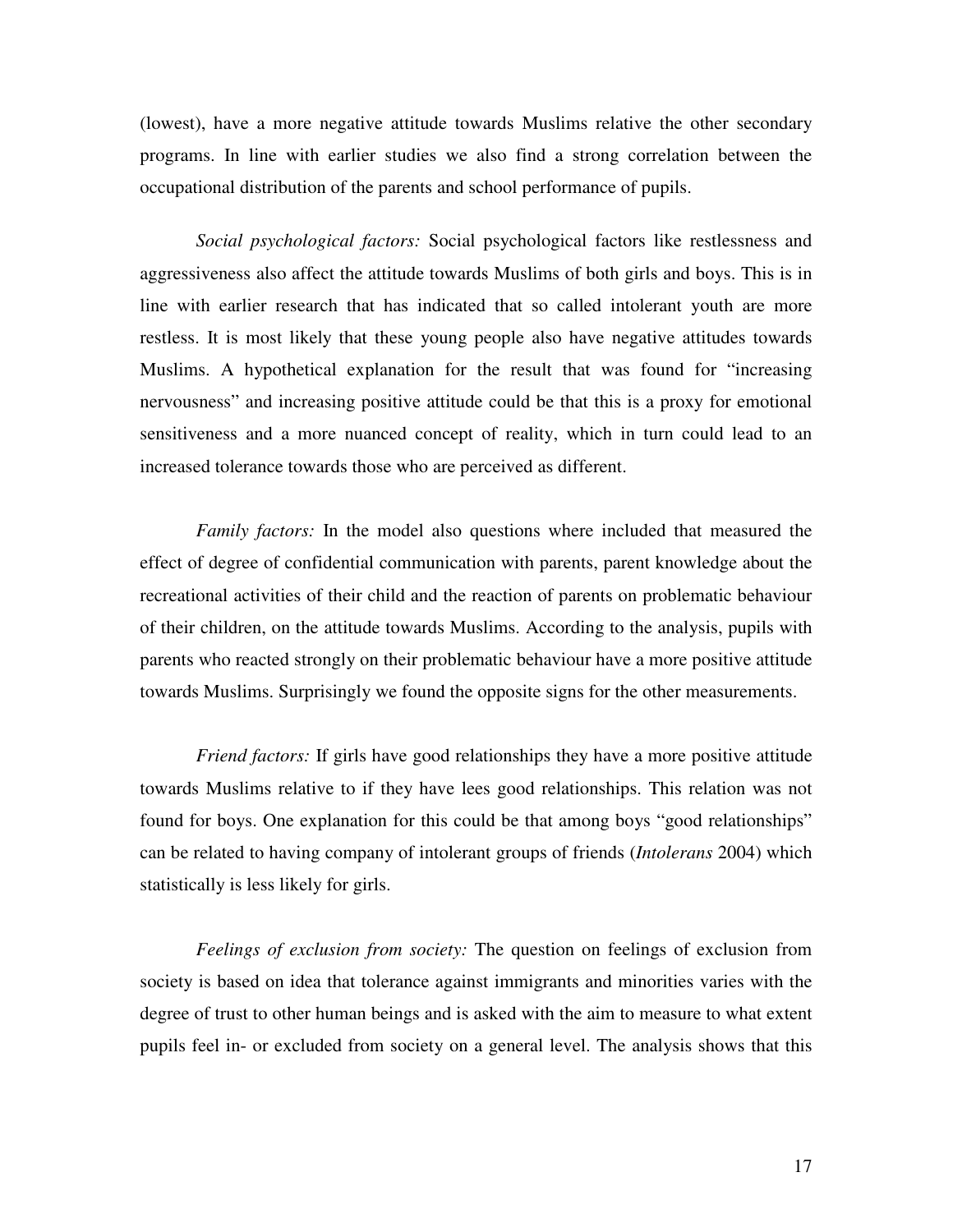variable has a significant effect on the attitude towards Muslims for both boys and girls. The higher the feeling of exclusion, the more the negative attitude is measured.

*Gender roll patterns:* Finally an index measuring gender roll patterns among pupils is included in the model. The idea behind this inclusion is that the attitude towards Muslims could be influenced by "gender roll ideals" by both girls and boys. The results show that both boys and girls with more stereotypical, inflexible gender roll perceptions have a more negative attitude towards Muslims relative to those who have other perceptions about gender roles.

#### **Summary and discussion**

The Muslim population in Sweden has increased substantially since the 1950s and in particular in the last two decades to approximately 350.000 in 2003 of which one third is of school age or younger. The integration of a new population takes time and this accounts also for immigrants with a Muslim background. However, some immigrant groups show a faster pace of integration than others. At the same time the society needs to adapt to its new demography. Moreover the media climate in Sweden towards Muslims is not particular benevolent. Both in popular culture and textbooks, stereotypes with mainly negative connotations on Muslims and Islam are prevailing. The above and the fact that relatively few studies have been carried out measuring the attitudes towards Muslims in general and of young people in particular, stress the importance of analysing the attitudes towards Muslims by non-Muslim youth in Sweden

Earlier Swedish and international statistical studies on attitudes towards Muslims have included relatively few explanatory variables and used only basic statistical tools to measure variation in attitudes towards Muslims. As a complement to earlier studies this study has with the use of multiple regression technique shown that many variables have a significant, either positive or negative effect on the attitude towards Muslims by young people.

Returning to the earlier studies and the theoretical considerations described in section 2, various propositions in these are supported by the results of the study. In line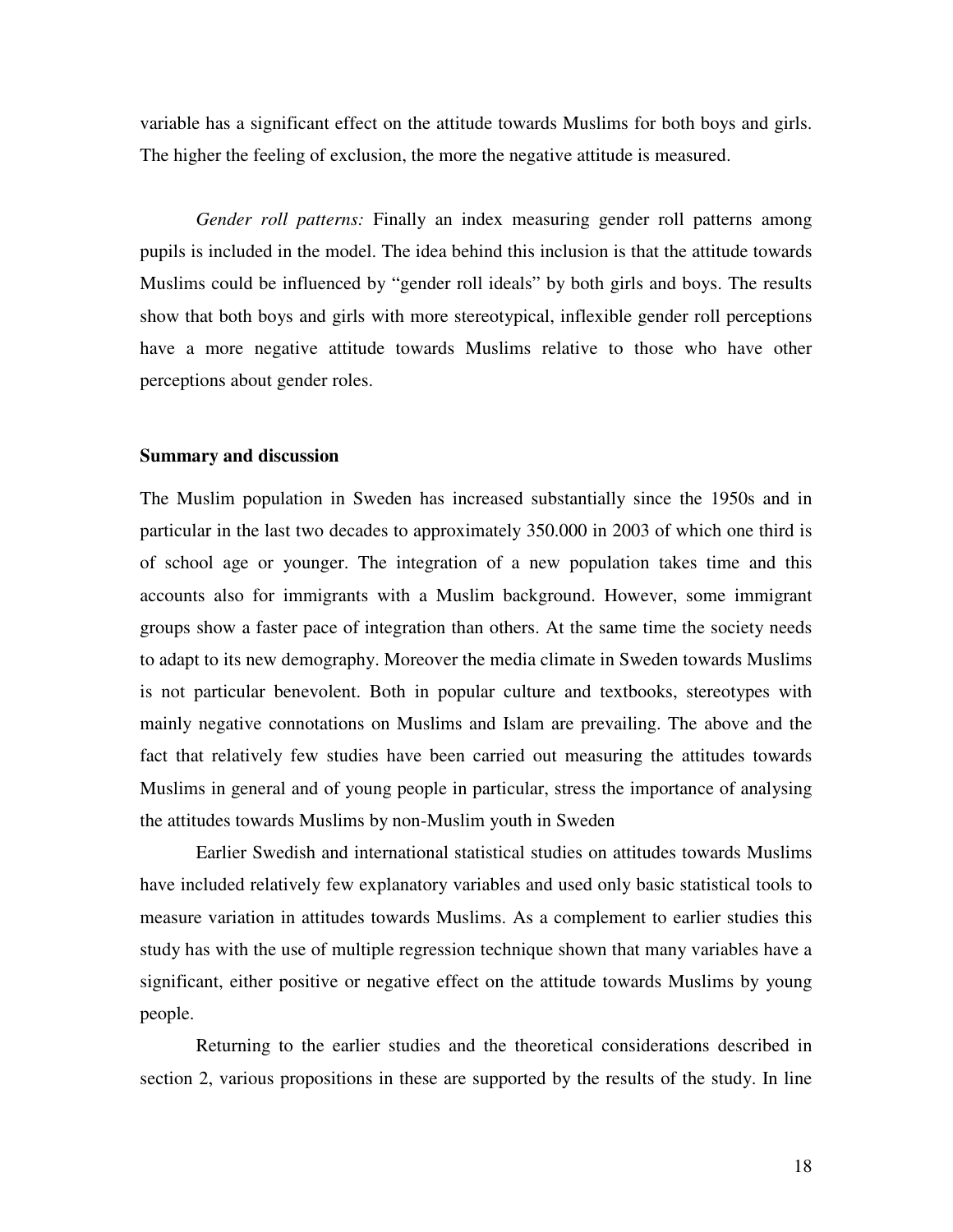with earlier studies, also here we reveal that individual characteristics have an important influence on the attitude towards others, in this case Muslims. To some extent individual factors like age, country of birth and socioeconomic background, but more social psychological factors like aggressiveness and restlessness, but also perceptions about others, gender in this case, and society at large are important factors explaining attitudes towards Muslims. Interestingly no difference between girls and boys was measured. At the group level, to some extent family factors but also clearly friend factors, especially when a respondent knows a Muslim, have significant effects on the attitude towards Muslims. This result indicates support for the idea that familiarity and increased contact with the other induces more positive attitudes towards others. Economic, political demographic factors at the societal level show in this study having an affect on the attitude towards Muslims, especially for boys. Increased number of immigrants and higher unemployment level can be seen as threats to the status quo and increased competition for scarce resources in the area where one lives and support in this way to these theoretical propositions.

While the immediate reaction might be that these analyses are sufficient when explaining the attitudes of the intolerant, those who propose a structural analysis prefer to make additions to be able to answer questions like why Muslims are targeted. There is a claim that discourses on Islam and Muslims are especially strong and that there is a widespread Islamophobia in society reproduced in for example different kinds of media and popular culture. Why is this not visible in our study, or is it? The previous study on the same statistical material shows that the attitudes to Jews, homosexuals, Immigrants and Muslims are similar, even though marginally harsher against Muslims (*Intolerans* 2004). In our analysis it is clear that it is the well adjusted children of the well educated and employed who are the most tolerant. Could it be that they also hold a competence for expressing tolerance in questionnaires, thus concealing other forms of othering? According to Olivier Roy (2004) one of the principal misconceptions of Muslims is that Muslims are perceived as a group not a mere population with diverse interests. Muslims are often ethnified, i.e. turned into an ethnic group and ascribed a homogeneous culture. Ètienne Balibar (1997/2002) further claim that a dominating form of new racism is when cultural identity is ascribed to individuals and when group categories are closed, not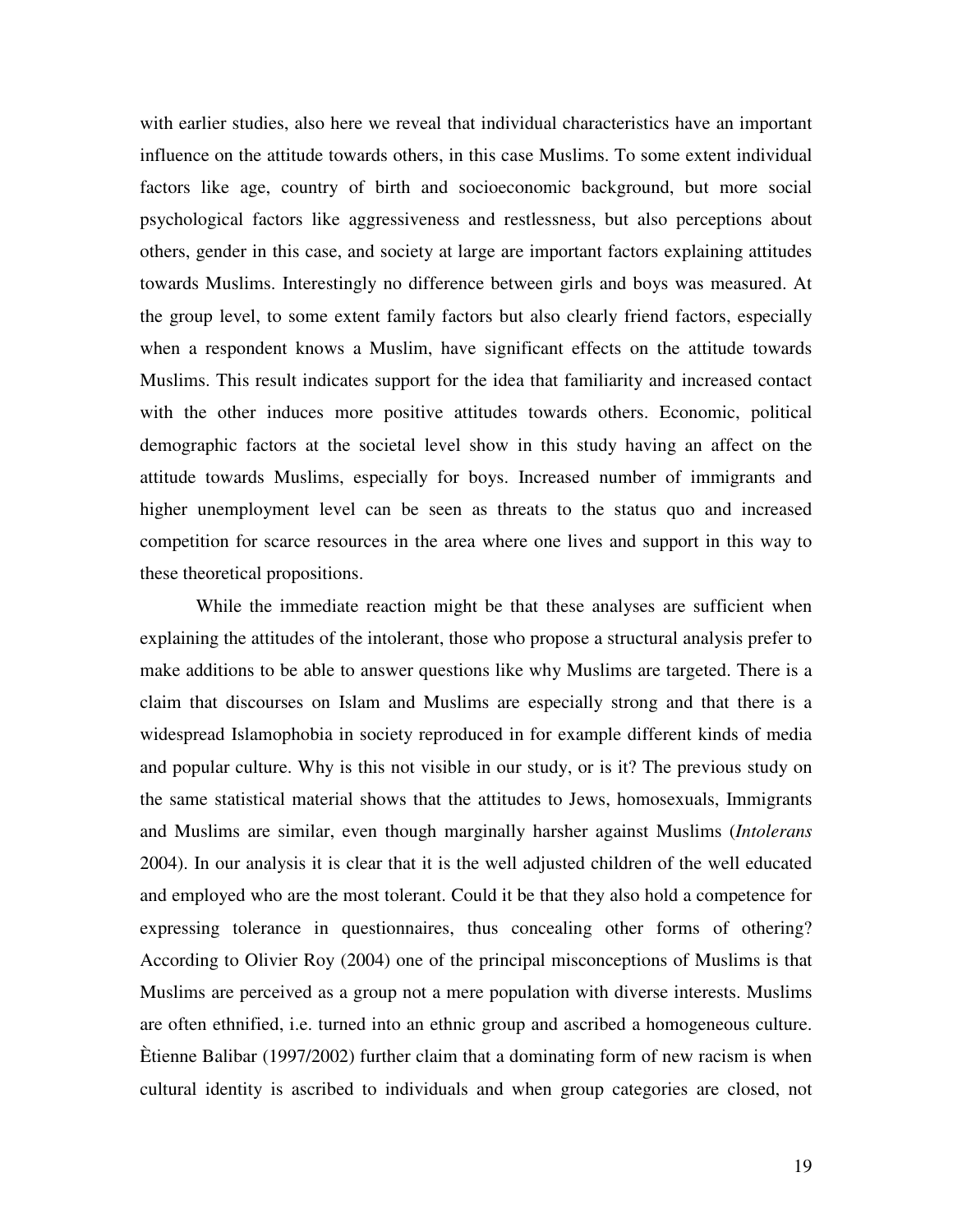allowing hybridity and transformation. Thus the mere fact that the questionnaire groups Muslims together as "Muslims" helps the middle class to avoid exposing the foundation of their cultural assumptions in line with Balibar's proposed neo-racism. Tolerance against the other is a norm, helping to avoid the difficult question of inclusion and exclusion. This line of reasoning can not be tested with the help of our material but it would be interesting to design questionnaires taking these theoretical ideas into account.

Concluding, our analysis shed some light on what factors seem to be relevant explaining the attitude towards Muslims by young people. Since these results are highly contextual and difficult to generalise to other time and places we are highly careful in stating that the measured effects will last in different environments. Our recommendation is therefore increased future research in this topic, both comparative and longitudinal, that could confirm or refute the results of this study.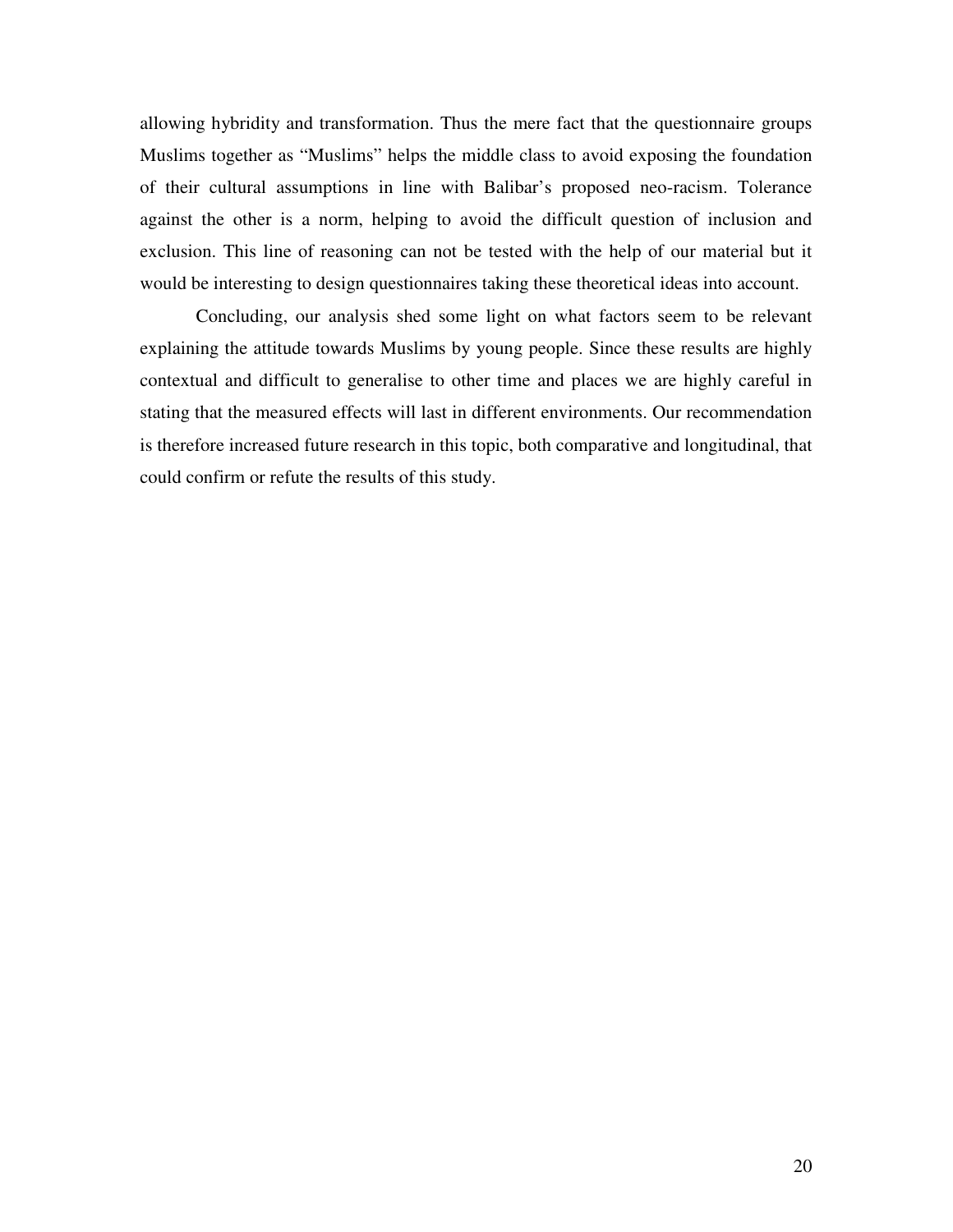#### **References**

Adorno, T.W., E. Frenkel-Brunswik, D.J. Levinson & R. Nevitt Sanford, 1950, *The authoritarian personality*, New York: Norton.

Allport, G.W., 1958, *The Nature of Prejudice*, Cambridge: Addison Wesley.

- Anwar, Muhammad, Jochen Blaschke & Åke Sander (eds), 2004, *State Policies Toward Muslim Minorities: Sweden, Great Britain and Germany*. Berlin: Edition Parabolis.
- Balibar, Étienne, 1997/2002, "Finns det en 'nyrasism'?" i E. Balibar & I. Wallerstein, *Ras, nation, klass: Mångtydiga identiteter*. Göteborg: Daidalos.
- Berg, Magnus, 1998, *Hudud Ett resonemang om populärorientalismens bruksvärde och världsbild*. Stockholm: Carlson.
- Bevelander, Pieter & Christer Lundh, 2007, "Employment Integration of Refugees: The influence of Local Factors on Refugee Job Opportunities in Sweden, IZA-Discussion paper No. 2551.
- Blalock, H.M., 1967, *Toward a Theory of Minority Group Relations*, New York: Wiley.
- Cattacin, S., B. Gerber, M. Sardo, R. Wegener, 2006. "Monitoring misanthrophy and rightwing extremist attitudes in Switzerland, an explorative study". Research report – PNR 40+, Geneva: University of Geneva.
- Dustmann, C., F. Fabbri & I. Preston, 2004, *Ethnic Concentration, Prejudice and Racial Harassment Towards Minorities in the UK*.
- Fredrickson, George M, 2003, *Rasism En historisk översikt*. Lund: Historiska media.
- Heitmeyer, Wilhelm (red.), 2002, *Deutsche Zustände, Folge 1*. Frankfurt am Main: Suhrkamp.
- Heitmeyer, Wilhelm (red.), 2003, *Deutsche Zustände, Folge 2*. Frankfurt am Main: Suhrkamp.
- Heitmeyer, Wilhelm (red.), 2005, *Deutsche Zustände, Folge 3*. Frankfurt am Main: Suhrkamp.
- Heitmeyer, Wilhelm & Andreas Zick, 2004, "Anti-Semitism, Islamophobia and Groupfocused Enmity in Germany." Research note at Institute for Interdisciplinary Research on conflict and Violence, University of Bielefeld.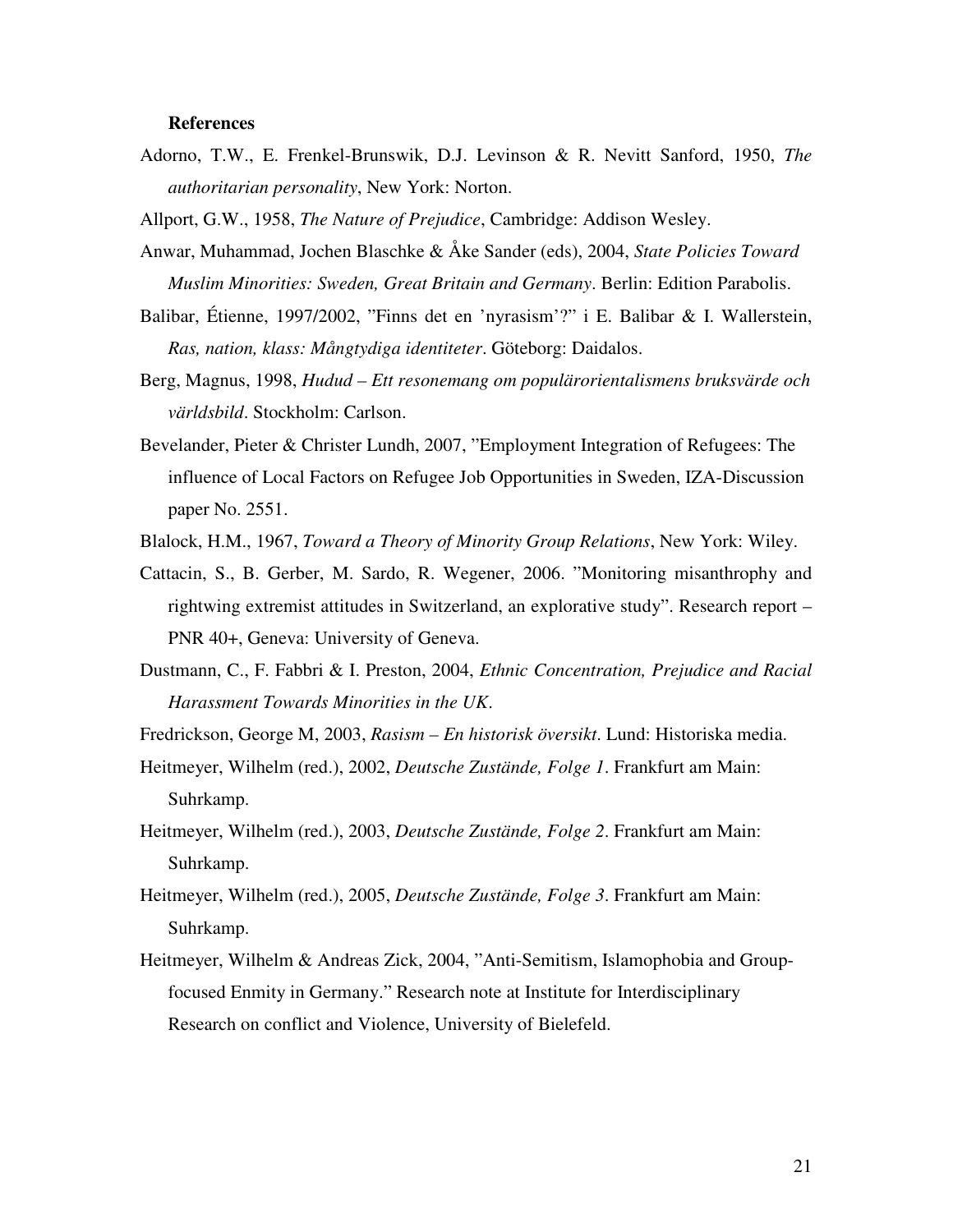- Hvitfelt, Håkan, 1991, "Svenska attityder till islam" i S. Holmber & L. Weibull (red.) *Politiska opinioner, SOM-undersökningen 1990*. SOM-rapport 6, Göteborgs universitet.
- Hvitfelt, Håkan, 1998, "Den muslimska faran om mediabilden av islam" i Y. Brune (red.) *Mörk magi i vita medier – svensk nyhetsjournalistik om invandrare, flyktingar och rasism*. Stockholm: Carlssons.
- Härenstam, Kjell 1993, *Skolboks-islam: Analys av bilden av islam i läroböcker i religionskunskap*. Göteborg: Acta Universitatis Gothoburgensis.
- *Integrationsbarometer 2004: En rapport om allmänhetens inställning till integration, mångfald och diskriminering 2003 och 2004*, 2005. Integrationsverkets skriftserie V. Norrköping: Integrationsverket.
- *Integrationsbarometer 2005: En rapport om allmänhetens attityder, erfarenheter och kunskaper inom områdena integration, mångfald och diskriminering*, 2006. Integrationsverkets rapportserie 2006:05. Norrköping: Integrationsverket.
- *Intolerans Antisemitiska, homofobiska, islamofobiska och invandrarfientliga tendenser bland unga,* 2004, Forum för Levande Historia och Brottsförebyggande Rådet, Stockholm.
- Lagerlöf, David, 2006, "Bland judiska konspiratörer och muslimska kolonisatörer antisemitism och islamofobi på nätet" i *Rasism och främlingsfientlighet i Sverige – Antisemitism och islamofobi 2005*. Integrationsverkets rapportserie 2006:02. Norrköping: Integrationsverket.
- Lange, Anders, 2001, "Reflektioner kring 'rasifiering' och några andra ord" i *Törnrosalandet – om tillhörighet och utanförskap*. Norrköping: Integrationsverket.
- *Muslimer och islam i svenska nyhetsmedier Om rapporteringen av terrorattackerna i USA den 11 september 2001*, 2002. Integrationsverkets skriftserie III. Norrköping: Integrationsverket.
- Otterbeck, Jonas & Pieter Bevelander, 2006, *Islamofobi en studie av begreppet, ungdomars attityder och unga muslimer utsatthet*, Stockholm: Forum för Levande Historia.
- Otterbeck, Jonas, 2006, "Vad kan man egentligen begära? Läromedelstexter om islam" i P. B. Andersen, C. Dahlgren, S. Johannessen, J. Otterbeck (red.) *Religion, skole og*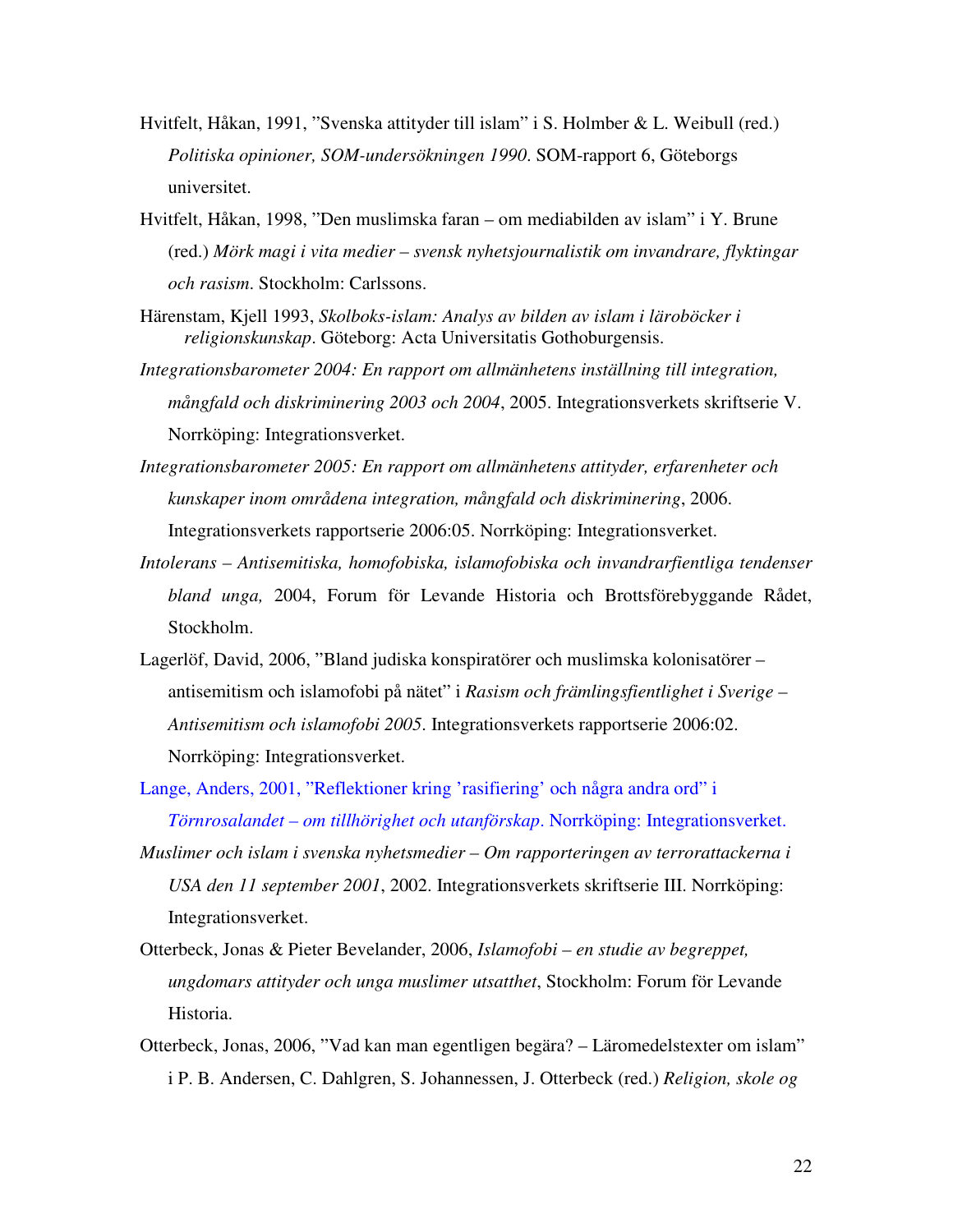*kulturel integration i Danmark og Sverige*. Köpenhamn: Museum Tusculanums Forlag.

- Robinson, Julie, Ritvka Witenberg & Ann Sanson (2001) "The Socialization of Tolerance" in M. Augoustinos (ed.) *Understanding Prejudice, racism, and Social Conflict.* London: Sage.
- *Samtal med svenska muslimer Situationen för svenska muslimer efter terroristattacken i USA den 11 september 2001*, 2003. Integrationsverkets rapportserie 2003:3. Norrköping: Integrationsverket.
- Sander, Åke & Göran Larsson, under tryckning, "Discussion of the Definition of Islamophobia" i *The situation of Muslim Communities in the EU – Manifestations of Islamophobia*. Vienna: EUMC.
- Sherif, M. 1966, *Group conflict and co-operation: their social psychology*, London: Routledge and Paul Kegan.
- Solomos, John & Les Back, 1999, *Theories of Race & Racism: Reader*. Florence, KY, USA: Routledge.
- Taifel, Henri, 1982, "Social identity of intergroup relations", *Annual Review of Psychology*, no. 1.
- Åslund, O. & Rooth D-O., 2005, "Shifts in attitudes and labor market discrimination: Swedish experiences after 9-11", *Journal of Population Economics*, 18:603-629.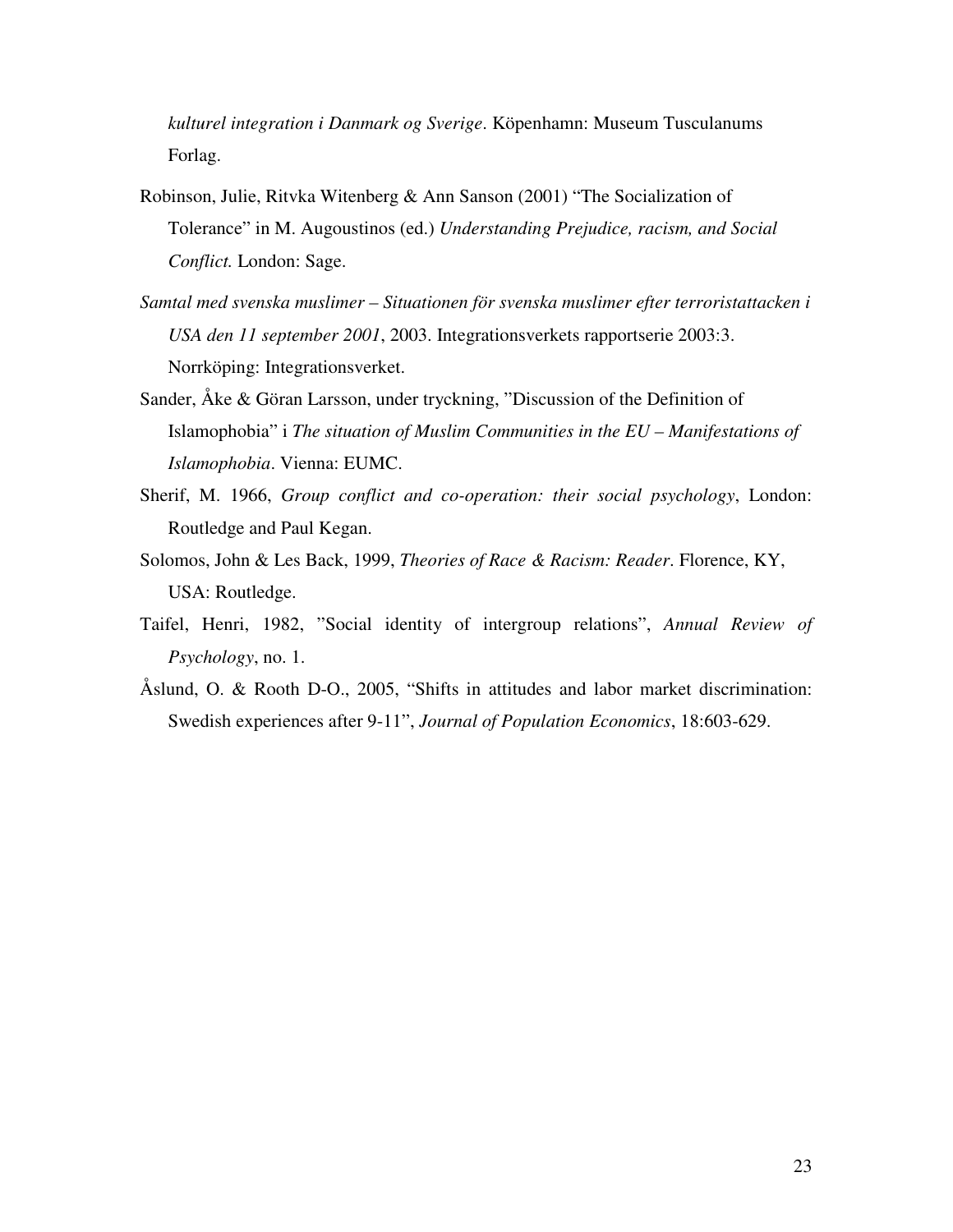## **Appendix I**

## **Adolescent attitudes towards young Muslims (Mean), girls and boys**

| <b>Statement</b>                                                 | <b>Girls</b> | <b>Boys</b> |
|------------------------------------------------------------------|--------------|-------------|
| Most Muslims are decent people                                   | 3,00         | 2,68        |
| It would be entirely okay to have a steady Muslim as a neighbour | 3,57         | 3,28        |
| Muslims in Sweden should have the right to build Mosques         | 2,56         | 2,24        |
| There are far too many Muslims in Sweden                         | 2,54         | 2.12        |
| You can not trust a Muslim                                       | 3,02         | 2,69        |
| It should be forbidden for Muslims to vote in elections          | 3.37         | 3,08        |
| Most immigrated Muslims are very likely law-abiding              | 2,67         | 2,38        |
| Most Muslims only want to live on social security                | 2.41         | 2,03        |

## **Adolescent attitudes towards young Muslims (Mean), primary and secondary education**

| <b>Statement</b>                                                 | 8th  | 9th  | 1th  | 2th  | 3th  |
|------------------------------------------------------------------|------|------|------|------|------|
| Most Muslims are decent people                                   | 2.81 | 2,83 | 2,82 | 2,87 | 2,90 |
| It would be entirely okay to have a steady Muslim as a neighbour | 3.35 | 3.41 | 3.42 | 3.48 | 3.54 |
| Muslims in Sweden should have the right to build Mosques         | 2.40 | 2.41 | 2.28 | 2.44 | 2.53 |
| There are far too many Muslims in Sweden                         | 2.39 | 2,30 | 2.24 | 2,35 | 2.40 |
| You can not trust a Muslim                                       | 2.78 | 2.87 | 2,83 | 2.81 | 2.95 |
| It should be forbidden for Muslims to vote in elections          | 3.15 | 3.17 | 3,22 | 3.33 | 2.36 |
| Most immigrated Muslims are very likely law-abiding              | 2.54 | 2,56 | 2,54 | 2,61 | 2.70 |
| Most Muslims only want to live on social security                | 2.14 | 2.14 | 2,20 | 2.32 | 2.43 |

#### **Adolescent attitudes towards young Muslims (Mean), region of birth**

| <b>Statement</b>                      | <b>Sweden</b> | North/West/Eastern | <b>Southern</b> | <b>Outside</b> |
|---------------------------------------|---------------|--------------------|-----------------|----------------|
|                                       |               | Europe             | Europe          | Europe         |
| Most Muslims are decent people        | 2,84          | 2,88               | 2,90            | 2,79           |
| It would be entirely okay to have a   | 3,41          | 3,48               | 3,58            | 3.45           |
| steady Muslim as a neighbour          |               |                    |                 |                |
| Muslims in Sweden should have the     | 2,34          | 2,44               | 2,50            | 2,68           |
| right to build Mosques                |               |                    |                 |                |
| There are far too many Muslims in     | 2,33          | 2,33               | 2,27            | 2,37           |
| Sweden                                |               |                    |                 |                |
| You can not trust a Muslim            | 2.84          | 2,90               | 2,89            | 2,92           |
| It should be forbidden for Muslims to | 3,19          | 3,24               | 3,49            | 3,51           |
| vote in elections                     |               |                    |                 |                |
| Most immigrated Muslims are very      | 2,57          | 2.56               | 2,59            | 2,73           |
| likely law-abiding                    |               |                    |                 |                |
| Most Muslims only want to live on     | 2,22          | 2,20               | 2,14            | 2,31           |
| social security                       |               |                    |                 |                |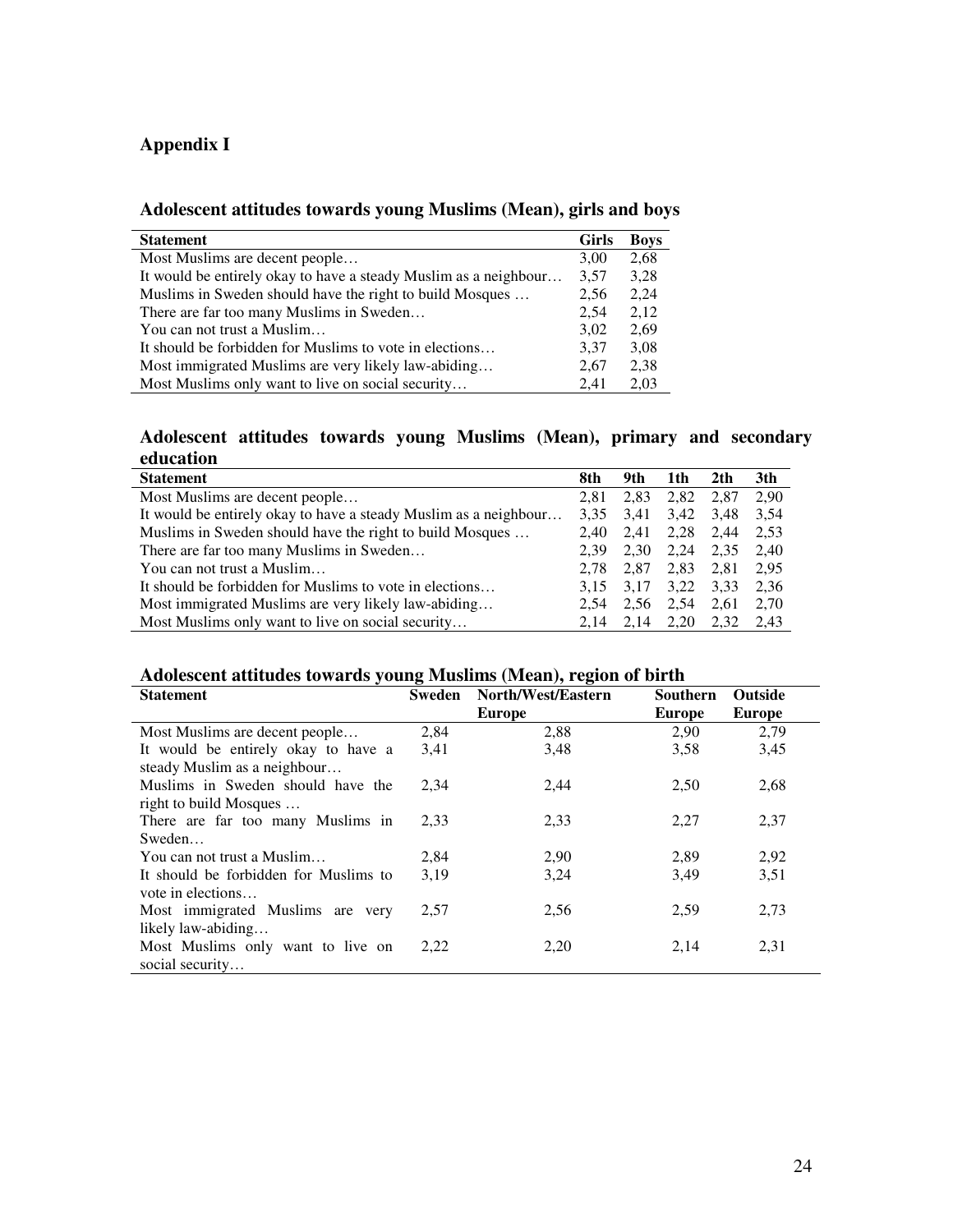# **Appendix II**

# **Independent variables**

| <b>Variables</b>                                   | <b>Categories</b>      | <b>Variables</b>                      | <b>Categories</b>      |
|----------------------------------------------------|------------------------|---------------------------------------|------------------------|
| Demografi                                          |                        | School/program factors                |                        |
| Gender                                             | Girls, Boys            | Mean grade level                      | Index                  |
| Grade                                              | Grade 8 (15 years old) | Well being at school                  | Index                  |
|                                                    | Grade 9 (16 years old) | Program                               | University preparing   |
|                                                    | Secondary 1th grade    |                                       | University and         |
|                                                    |                        |                                       | professional preparing |
|                                                    | Secondary 2th grade    |                                       | Professional preparing |
|                                                    | Secondary 3th grade    |                                       | Individual             |
| Region of birth                                    | Sweden                 | Social psychological                  |                        |
|                                                    |                        | factors                               |                        |
|                                                    | North/West/Eastern     | Restlessness                          | Index                  |
|                                                    | Europe                 |                                       |                        |
|                                                    | Southern Europe        | Aggressiveness                        | Index                  |
|                                                    | <b>Outside Europe</b>  | Risk preference                       | Index                  |
| Socioeconomic                                      |                        | <b>Nervousness</b>                    | Index                  |
| background                                         |                        |                                       |                        |
| Parents socioeconomic                              | Non skilled worker     | <b>Family factors</b>                 |                        |
| background                                         |                        |                                       |                        |
|                                                    | Skilled worker         | Parent communication                  | Index                  |
|                                                    | Lower civil servant    | Parent knowledge                      | Index                  |
|                                                    |                        | recreational activities               |                        |
|                                                    | Intermediate civil     | <b>Parent reaction</b>                | Index                  |
|                                                    | servant                | problematic behaviour                 |                        |
|                                                    | Higher civil servant   | <b>Friend factors</b>                 |                        |
|                                                    | Fri occupations with   | Friend relations                      | Index                  |
|                                                    | academic education     |                                       |                        |
|                                                    | Entrepreneur           | <b>Knows Muslim</b>                   | No, Yes                |
|                                                    | Agricultural worker    | <b>Exclusion</b>                      |                        |
| Single parent family                               | No, Yes                |                                       | Index                  |
|                                                    |                        | Feelings of exclusion<br>from society |                        |
|                                                    | No, Yes                |                                       |                        |
| Mother unemployed                                  |                        | <b>Gender role factors</b>            | Index                  |
| Father unemployed                                  | No, Yes                | Gender roll patterns                  |                        |
| <b>Local/Regional factors</b><br>Municipality type |                        |                                       |                        |
|                                                    | Stockholm              |                                       |                        |
|                                                    | Gothenburg             |                                       |                        |
|                                                    | Malmoe                 |                                       |                        |
|                                                    | Other larger cities    |                                       |                        |
|                                                    | Medium sized cities    |                                       |                        |
|                                                    | Large municipalities   |                                       |                        |
|                                                    | Smaller municipalities |                                       |                        |
|                                                    | Country site           |                                       |                        |
| Unemployment level                                 | continuous             |                                       |                        |
| (municipality)                                     |                        |                                       |                        |
| Share foreign born                                 | continuous             |                                       |                        |
| (municipality)                                     |                        |                                       |                        |
| Size manufacturing sector<br>(municipality)        | continuous             |                                       |                        |
| Right wing populist<br>mandate in municipality     | No, Yes                |                                       |                        |

**Appendix III**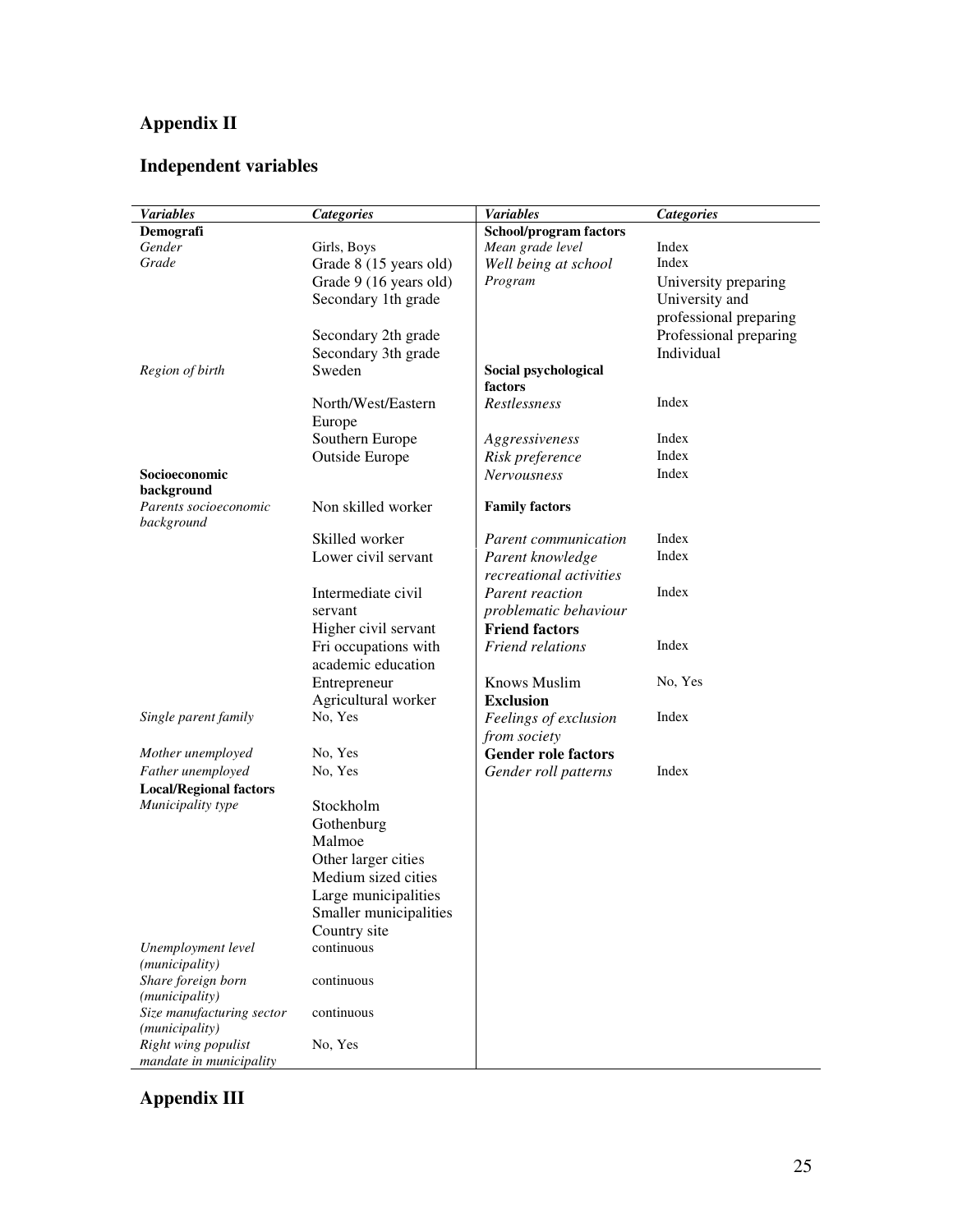# **Municipality types**

| <b>Municipality type</b> | <b>Population</b> | <b>Definition</b>                       |
|--------------------------|-------------------|-----------------------------------------|
| Stockholm                | 527               | >200.000                                |
| Gothenburg               | 366               | >200.000                                |
| Malmoe                   | 96                | >200.000                                |
| Other larger cities      | 3546              | 50.000-200.000                          |
| Medium sized cities      | 2774              | 20.000-50.000                           |
| Large municipalities     | 1268              | 10.000-20.000                           |
| Smaller municipalities   | 407               | $<$ 10.000 inv.                         |
| Country site             | 694               | $\leq$ 7 indiviuals per km <sup>2</sup> |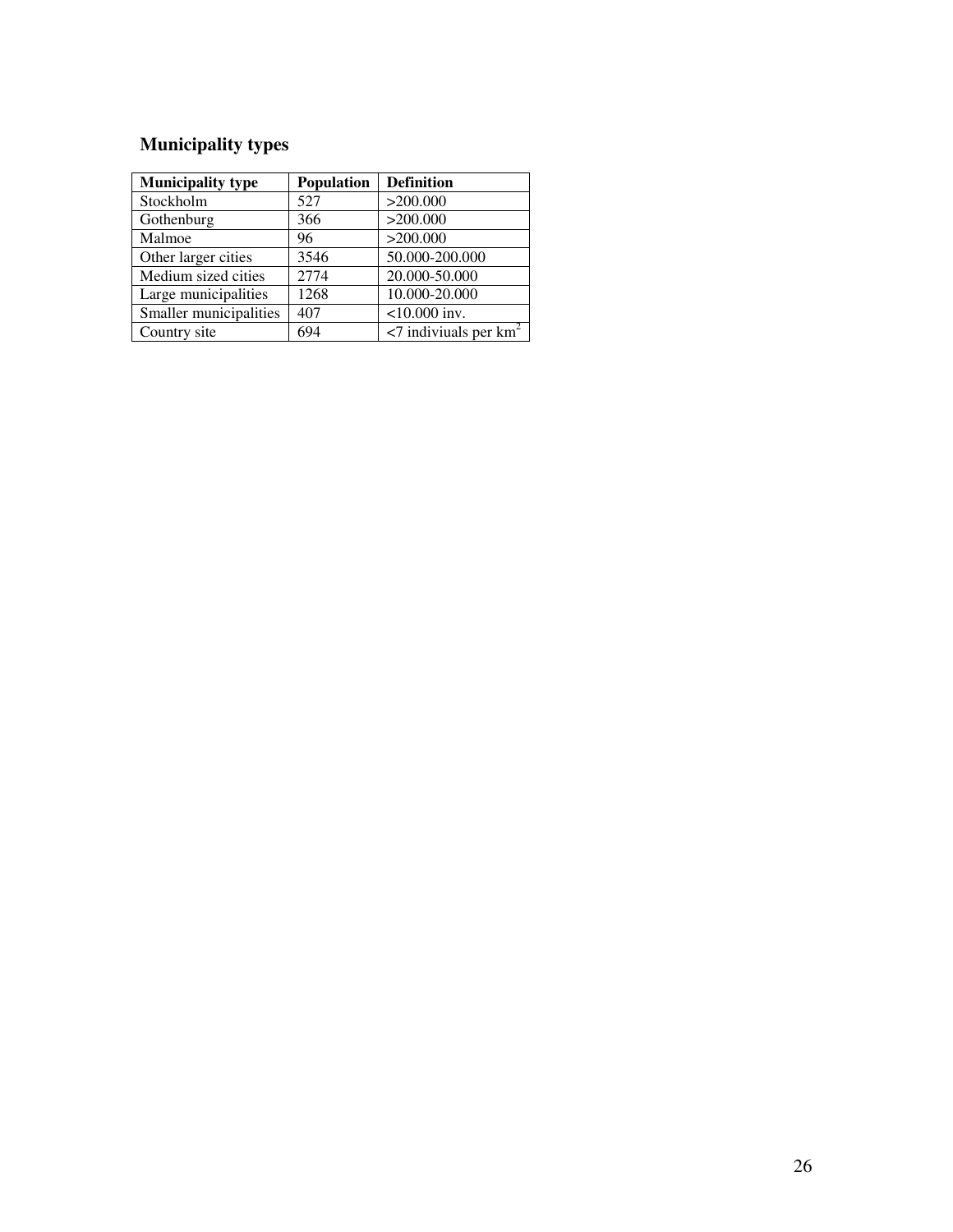# **Appendix IV**

| <b>Index</b>            | Questions                                                                                                                                                                                 | Answering alternative                                                                                                 |
|-------------------------|-------------------------------------------------------------------------------------------------------------------------------------------------------------------------------------------|-----------------------------------------------------------------------------------------------------------------------|
| <b>Restlessness</b>     | Finally here come some questions about<br>yourself. Cross if the following statements<br>are correct with how you are!                                                                    |                                                                                                                       |
|                         | I have often thought that it is difficult to sit<br>still a longer period, for example a lecture.                                                                                         | 5 answering alternatives: yes, this is<br>correct; this is relatively correct;<br>unsure/doesn't know; this is rather |
|                         | If I am forced to wait a while on for<br>example a buss I will easily get extreme<br>restless.                                                                                            | incorrect; no, this is incorrect                                                                                      |
|                         | I will get uninterested if not is happening<br>new all the time.                                                                                                                          |                                                                                                                       |
|                         | It happens often that I do things impulsively<br>without thinking so carefully.                                                                                                           |                                                                                                                       |
|                         | Sometimes I do something unexpected and<br>crazy without planning                                                                                                                         |                                                                                                                       |
| <b>Aggressiveness</b>   | I get easily angry.                                                                                                                                                                       | 5 answering alternatives: yes, this is                                                                                |
|                         | I feel often anger inside me.                                                                                                                                                             | correct; this is relatively correct;<br>unsure/doesn't know; this is rather<br>incorrect; no, this is incorrect       |
| <b>Risk preference:</b> | Sometimes it is fun to take some risk just<br>for the sake of excitement.                                                                                                                 | 5 answering alternatives: yes, this is<br>correct; this is relatively correct;                                        |
|                         | I like to test climbing even if this can be<br>risky.                                                                                                                                     | unsure/doesn't know; this is rather<br>incorrect; no, this is incorrect                                               |
| <b>Nervousness</b>      | I absolutely would like to test to jump<br>"bungy jump".<br>The following questions deal with how you<br>felt the last couple of months. Mark the best<br>alternative that fits with you! |                                                                                                                       |
|                         | I have felt myself depressive and down.                                                                                                                                                   | 4 answering alternatives: no, not at all to<br>often                                                                  |
|                         | I felt myself troubled.                                                                                                                                                                   |                                                                                                                       |
| Mean grade level        | I have had difficulties to sleep.<br>What had you for grade last term in the<br>following subjects?                                                                                       |                                                                                                                       |
|                         | Mathematics                                                                                                                                                                               | 4 answering alternatives: not pass, pass,<br>high pass and very high pass                                             |
|                         | Swedish                                                                                                                                                                                   |                                                                                                                       |
|                         | English                                                                                                                                                                                   |                                                                                                                       |
|                         | Chemistry/Natural Science                                                                                                                                                                 |                                                                                                                       |

# **Overview of questions included in the various indexes**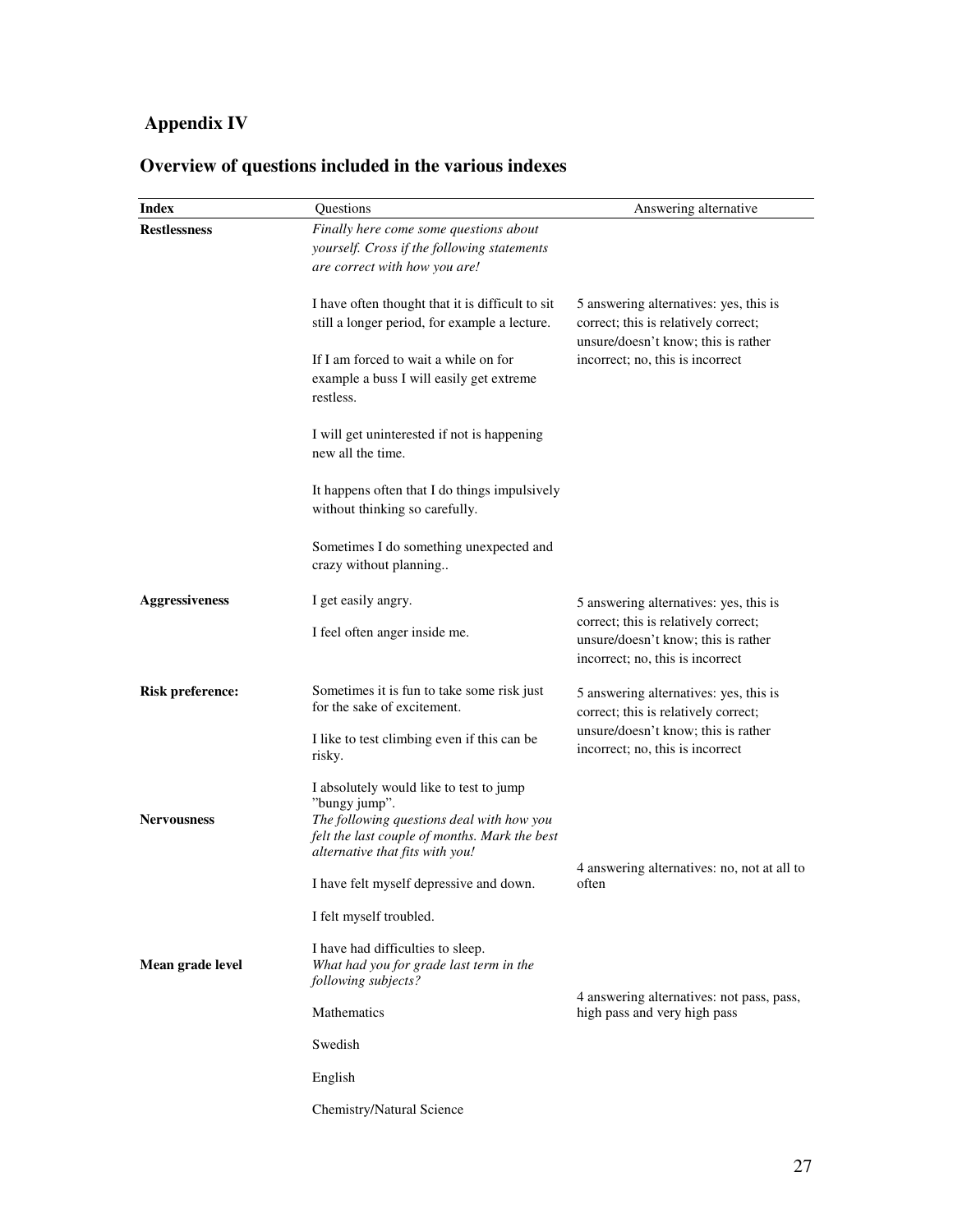| Well being at school:                               | Mark if the following statements about<br>school fit or fit not for you!                                                                                         |                                                                                                                                                           |
|-----------------------------------------------------|------------------------------------------------------------------------------------------------------------------------------------------------------------------|-----------------------------------------------------------------------------------------------------------------------------------------------------------|
|                                                     | I usually feel very comfortable in school.                                                                                                                       | 5 answering alternatives: yes, this is                                                                                                                    |
|                                                     | I like to do my home work properly.                                                                                                                              | correct; this is relatively correct;<br>unsure/doesn't know; this is rather                                                                               |
|                                                     | I like most of the teachers.                                                                                                                                     | incorrect; no, this is incorrect                                                                                                                          |
| <b>Parent</b><br>communication:                     | Cross how you think that the following<br>statements fit for you!                                                                                                |                                                                                                                                                           |
|                                                     | I can usually talk about everything with<br>mamma (for example problems)                                                                                         | 5 answering alternatives: yes, this is                                                                                                                    |
|                                                     | I can usually talk about everything with<br>daddy (for example problems)                                                                                         | correct; this is relatively correct;<br>unsure/doesn't know; this is rather<br>incorrect; no, this is incorrect                                           |
| <b>Parent knowledge</b><br>recreational activities: | My parents usually know where I am if I go<br>out in the evening/night.                                                                                          | 5 answering alternatives: yes, this is<br>correct; this is relatively correct;                                                                            |
|                                                     | My parents usually know who I meet if I go<br>out in the evening/night.                                                                                          | unsure/doesn't know; this is rather<br>incorrect; no, this is incorrect                                                                                   |
| <b>Parent reaction</b><br>problematic behavior:     | If I would shirk from school and my parents<br>say this they would be angry and<br>disappointed.                                                                 | 5 answering alternatives: yes, this is<br>correct; this is relatively correct;<br>unsure/doesn't know; this is rather                                     |
|                                                     | If I would come home drunk on a Friday<br>evening my parents would be discontented.                                                                              | incorrect; no, this is incorrect                                                                                                                          |
| <b>Gender roll patterns:</b>                        | Do you think it suitable or not for boys and<br>girls respectively to show the following<br>different types of feelings, behavior and<br><i>characteristics?</i> | 5 answering alternatives: yes, this is<br>correct; this is relatively correct;<br>unsure/doesn't know; this is rather<br>incorrect; no, this is incorrect |
|                                                     | A real boy has to be cool and strong and a<br>real girl has above all to be pretty.                                                                              |                                                                                                                                                           |
|                                                     | A girl that does not use make-up is actually<br>not pretty.                                                                                                      |                                                                                                                                                           |
|                                                     | It is more suitable for a girl to cry than for a<br>boy.                                                                                                         |                                                                                                                                                           |
|                                                     | A real boy should fight for his honour<br>otherwise he is not worth any respect.                                                                                 |                                                                                                                                                           |
|                                                     | A girl who has been together with many<br>boys is not worth respect.                                                                                             |                                                                                                                                                           |
|                                                     | A boy who is scared for mice and spiders is<br>actually a real softy.                                                                                            |                                                                                                                                                           |
| <b>Feelings of exclusion</b><br>from society:       | Now some questions that deal with your<br>future and some other things. Mark for the<br>followingt statement that best suites your<br>opinion or feeling!        |                                                                                                                                                           |